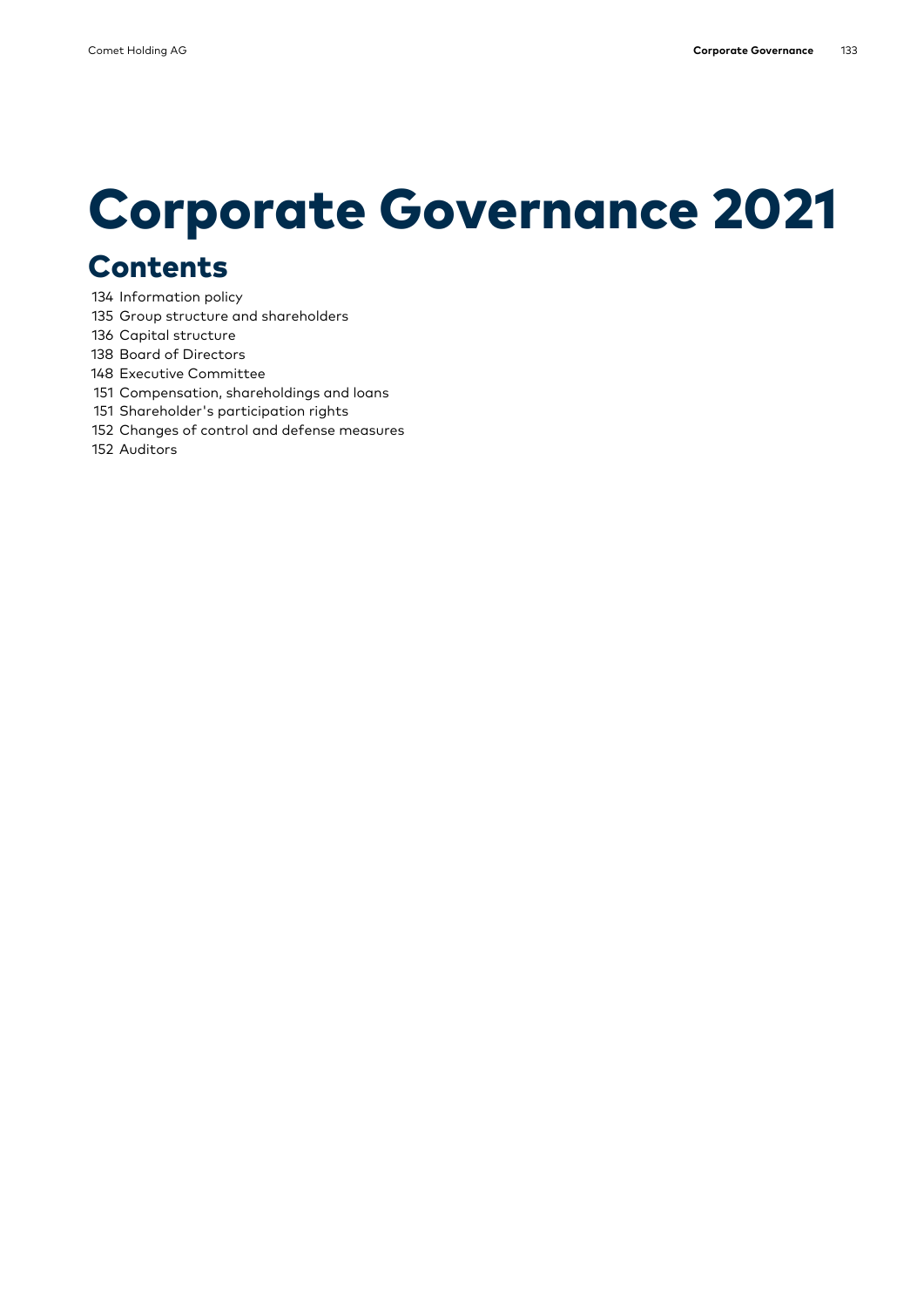Corporate governance in 2021 Corporate governance is defined by Comet as the entirety of the principles and practices aimed at safeguarding shareholder interests. While maintaining management's decision-making capability and efficiency, the aim of good corporate governance is to ensure an appropriate balance of leadership and control, together with transparent reporting.

> This corporate governance report describes the management structure and control principles in place at the top organizational levels of the Group. The key elements are defined in Comet's Articles of Association (also known as its Bylaws) and in its Organizational Regulations (speci-. fying the Company's governance structure and governance policies) The corporate governance report is based on the requirements of the SIX Swiss Exchange's Directive on Information Relating to Corporate Governance (DCG). The disclosure requirements of the Ordinance Against Excessive Compensation at Listed Companies (OAEC) are fully met. Comet also takes into account the recommendations of the Swiss Code of Best Practice for Corporate Governance issued by economiesuisse.

Information policy **Comet informs** its shareholders, the media, financial analysts and other stakeholders with the greatest possible transparency and based on the principle of equal treatment. The Group publishes semi-annual media releases to update investors on its business and financial results. Comet also publishes annual reports and half-year reports, which are prepared in compliance with Swiss stock corporation law and International Financial Reporting Standards (IFRS). As well, information is provided to additional audience segments via the following events:

- To shareholders, in connection with the Shareholder Meeting
- To media representatives and financial analysts, through press conferences
- To institutional investors, through road shows and an annual Capital Markets Day

Important price-sensitive events are communicated in a timely manner via electronic media and in accordance with the directive on ad-hoc publicity (i.e., the ad-hoc disclosure requirements) of SIX Exchange Regulation, a division of the SIX Swiss Exchange.

#### Key dates

The dates of the most important publications and events are given below:

| End of fiscal year                 | December 31, 2021 |
|------------------------------------|-------------------|
| Annual results press conference    | March 4, 2022     |
| Publication of annual report       | March 4, 2022     |
| Annual Shareholder Meeting         | April 14, 2022    |
| End of first half of fiscal year   | June 30, 2022     |
| Half-year results press conference | July 28, 2022     |
| Publication of half-year report    | July 28, 2022     |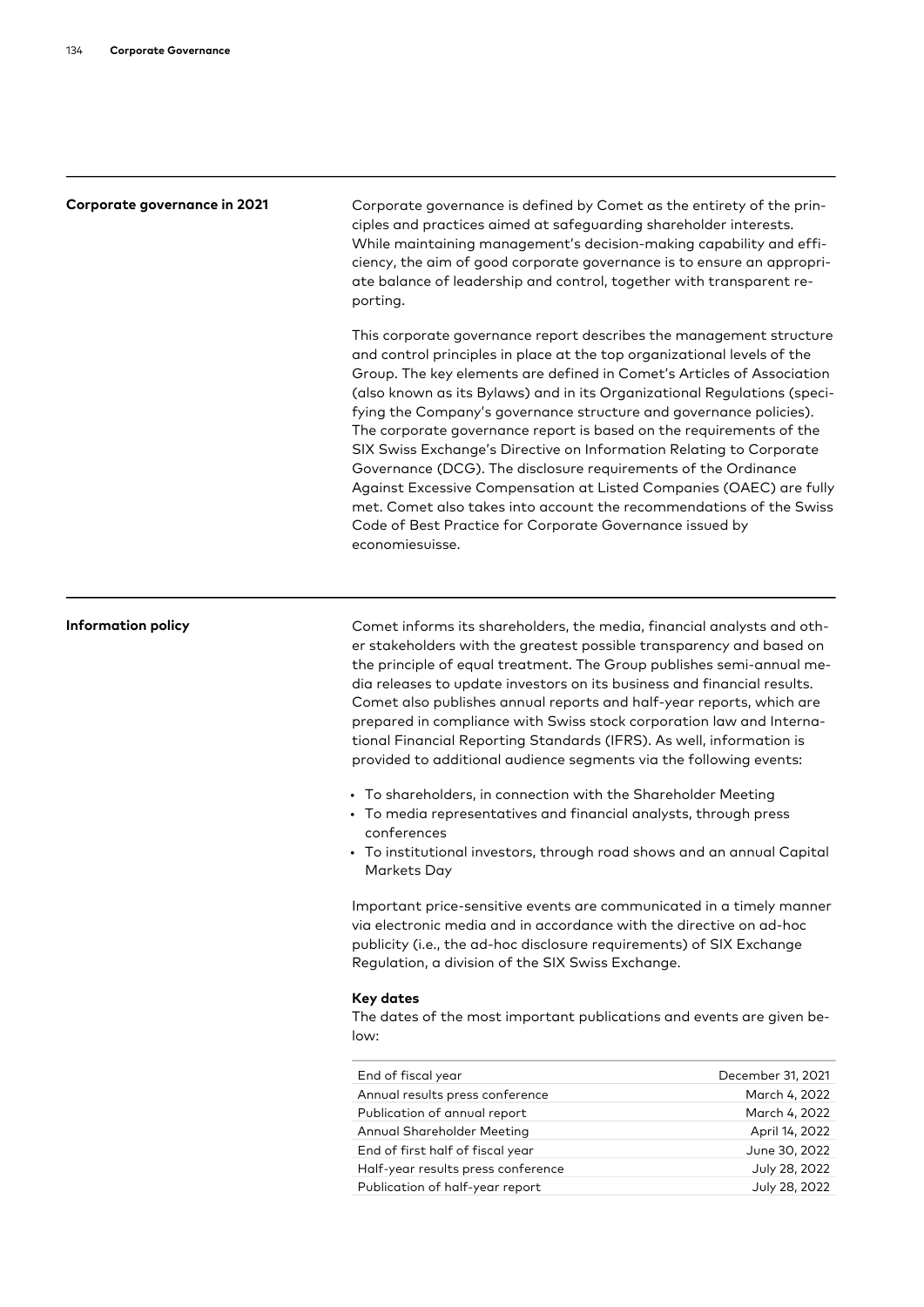#### Publication media

Comet's annual report and half-year report, its Articles of Association and its compensation report are published on the Group's website at [www.comet-group.com/en/investors/downloads](https://www.comet-group.com/en/investors/downloads).

For disclosure announcements for stock exchange purposes, Comet Holding AG uses the electronic publication platform operated by the SIX Swiss Exchange: [https://www.six-group.com/en/products-ser](https://www.six-group.com/en/products-services/the-swiss-stock-exchange/market-data/news-tools/official-notices.html)[notices.html](https://www.six-group.com/en/products-services/the-swiss-stock-exchange/market-data/news-tools/official-notices.html). The Group's website at [www.comet-group.com](https://www.comet-group.com/en/home) offers a wealth of information, including details of the Group's business activities and access to the media releases and presentations for press conferences. As well, anyone may register on the website to automatically receive all press releases in electronic form. [vices/the-swiss-stock-exchange/market-data/news-tools/official-](https://www.six-group.com/en/products-services/the-swiss-stock-exchange/market-data/news-tools/official-notices.html)

#### Group structure and shareholders Structure of the operating activities of the Comet Group

Comet Holding AG is a stock corporation with limited liability under Swiss corporate law. It is registered with the commercial register of the Canton of Fribourg, Switzerland under company registration number CHE-101.348.386. The registered office of Comet Holding AG is located at Herrengasse 10, 3175 Flamatt, Switzerland. Business operations are conducted through the group of companies listed in note 2 of the separate financial statements of Comet Holding AG. All companies are wholly owned by Comet Holding AG.

The Group's commercial activities are divided into three divisions: Plasma Control Technologies (PCT), X-Ray Systems (IXS) and Industrial X-Ray Modules (IXM). Financial reporting is segmented along these divisional lines. The financial data for the individual divisions is found in the segment reporting within the notes to the consolidated financial statements (note 4, "Segment reporting").

#### Listed Group company: Comet Holding AG

Comet Holding AG is the Group's only company listed on a stock exchange. The registered shares have been listed in the main market segment of the SIX Swiss Exchange in Zurich, Switzerland, since December 17, 2002 (ISIN no. CH0360826991). The closing share price on December 31, 2021 was CHF 336.50 (prior year: CHF 198.20), which resulted in a market capitalization of CHF 2,614.4 million (prior year: CHF 1,539.6 million). Further information is provided in note 4, "Listing and shareholders" of the separate financial statements of Comet Holding AG and in the section "Information for investors" in the annual report.

At December 31, 2021, Comet Holding AG had 6,206 voting shareholders of record (i.e., voting shareholders registered in the share register; prior year: 3,853). Of the total issued registered stock, 100% (prior year: 100%) represented free float. Comet Holding AG thus held no treasury stock at December 31, 2021 (prior year: nil). Information on the ownership structure and significant shareholders is disclosed in the separate financial statements of Comet Holding AG in note 4, "Listing and shareholders". Disclosure notifications of significant shareholdingsin Comet Holding AG that were filed with Comet Holding AG and SIX Swiss Exchange are available from the online publication platform of the SIX Swiss Exchange through the following database search page: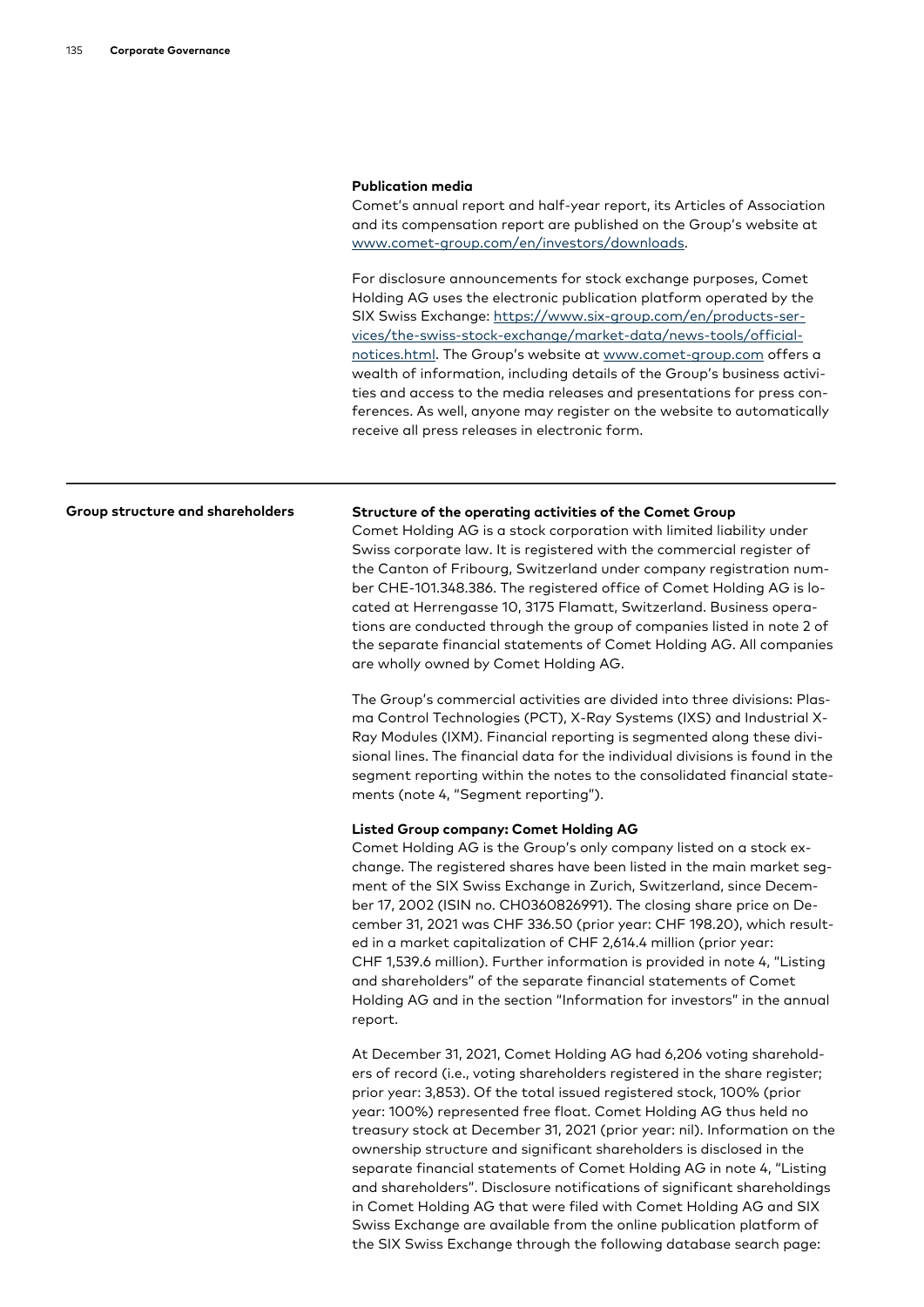### . [shareholders.html](http://www.six-exchange-regulation.com/en/home/publi%20cations/significant-shareholders.html) [www.six-exchange-regulation.com/en/home/publi cations/significant-](http://www.six-exchange-regulation.com/en/home/publi%20cations/significant-shareholders.html)

At December 31, 2021, Comet Holding AG had no cross-shareholdings with other publicly traded companies (prior year: nil).

As of December 31, 2021, the share capital of Comet Holding AG amounted to CHF 7,769,534, divided into 7,769,534 fully paid-in, registered shares with a par value (nominal value) of CHF 1.00 per share. With the exception of any treasury stock held by the Company, every share carries dividend rights. Each share represents one vote at the Shareholder Meeting, provided that the shareholder is recorded in the share register.

Under article 3a of Comet's Articles of Association, the Board of Directors is authorized to increase the share capital by a maximum of CHF 0.8 million, by issuing up to 800,000 shares with a par value of CHF 1.00 per share at any time until April 23, 2022, for purposes set out in the same article 3a (known in German as "genehmigtes Aktienkapital", this is authorized capital for capital increases other than for equity compensation purposes). This corresponded to approximately 10.3% of the existing share capital at December 31, 2021. Shareholders' subscription rights can be suspended and transferred to a third party under article 3a of the Articles of Association.

Under article 3b of the Articles of Association, some of Comet's unissued authorized capital is designated for use as equity-based compensation for members of the Executive Committee and of the Board of Directors of Comet Holding AG only. At December 31, 2021, this portion (referred to in German as "bedingtes Aktienkapital", or conditional capital) consisted of 193,586 shares with a nominal value of CHF 1.00 per share. It corresponded to approximately 2.5% of the existing share capital. The issuance of stock or stock subscription rights is based on a compensation plan adopted by the Board of Directors. Further information about equity-based compensation can be found in the compensation report.

Further details on the structure of and changes in shareholders' equity of Comet Holding AG are disclosed in the separate financial statements of Comet Holding AG in the statement of changes in equity and within note 4, "Listing and shareholders", note 5, "Equity capital structure" and note 7, "Options and conversion rights". As of December 31, 2021, Comet Holding AG had no participation certificates or dividendright certificates outstanding (prior year: nil).

### Limitations on transferability and nominee registrations

The Company keeps a share register in which the shares' owners and beneficial owners and the number of their shares are recorded. The share register is operated on behalf of Comet by Devigus Engineering AG. For the purposes of the legal relationship with the Company, shareholders or beneficial owners of shares are recognized as such only if they are registered in the share register. Purchasers of registered stock or of beneficial rights with respect to registered stock are upon their request recorded as voting shareholders in the share

#### Capital structure Share capital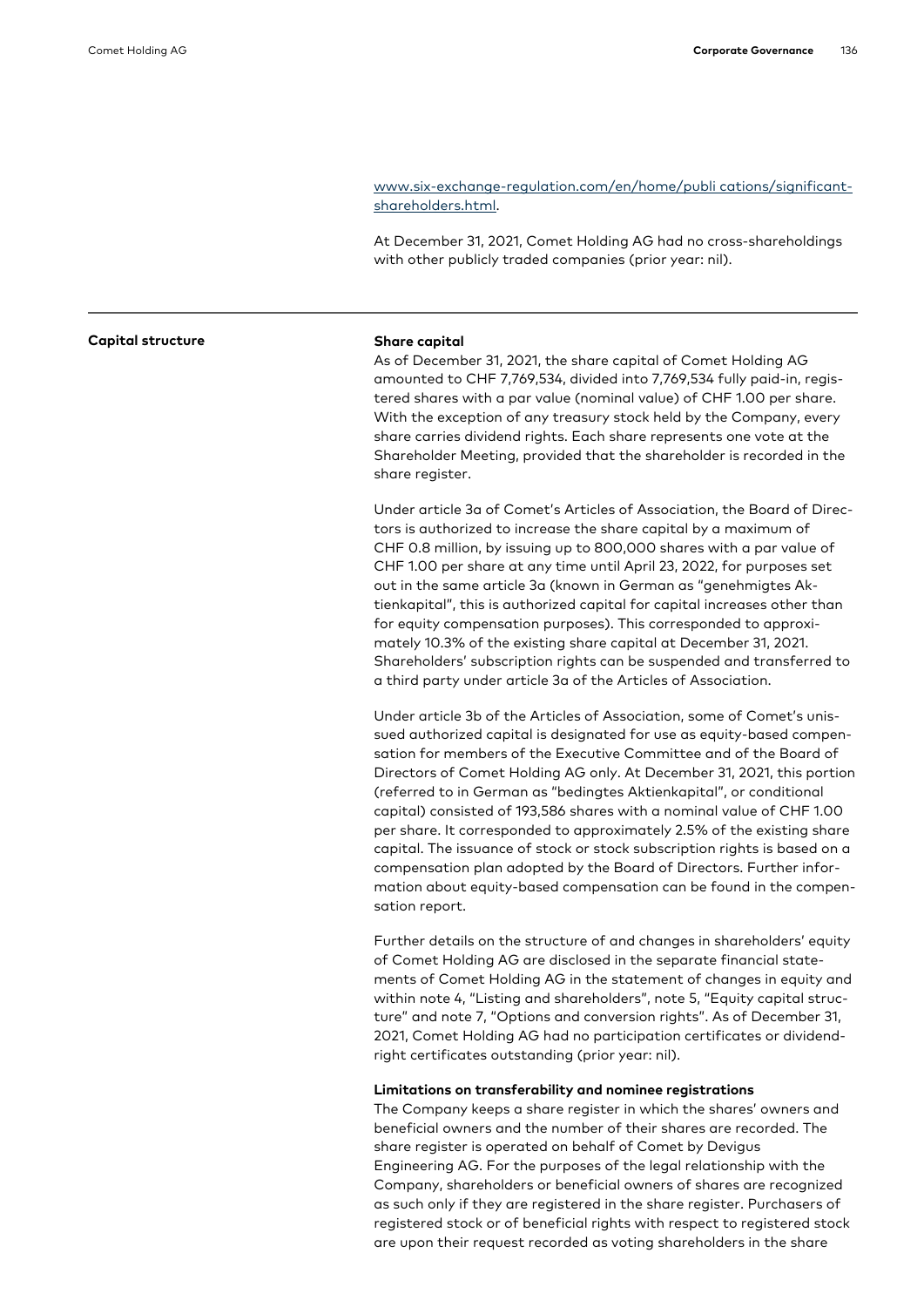register by the Board of Directors if the purchasers state explicitly that they have acquired, and will hold, the stock or beneficial interest for their own account. Registration in the share register requires evidence of the acquisition of full legal title to the shares or evidence of the establishment of beneficial ownership. For the purpose of this condition, nominee shareholders (nominees) are deemed to be those persons who do not explicitly state in their registration application that they hold the shares for their own account. The Board of Directors registers nominees as holding voting shares only up to a maximum of 5% of the share capital recorded in the Swiss commercial register of companies. Where legal entities or groups with joint legal status are connected by capital, voting rights, management or in some other manner, they are deemed to constitute a single nominee, as are all natural persons, legal entities or groups with joint legal status that by agreement, as a syndicate or in any other way act in a coordinated manner in circumventing the nominee rules. The Company may, after hearing the affected party, void registrations in the share register with retroactive effect from the date of registration if they were based on false information given by the purchaser. The purchaser must be informed of the deletion immediately. The Board of Directors determines the details of the application of these provisions and makes the arrangements necessary to ensure compliance with the rules outlined in the Company's Articles of Association.

In fiscal year 2021, the Board of Directors did not recognize any acquirers of shares holding more than 5% of all registered shares as a shareholder or beneficial holder with voting rights, did not reject any requests for registration, and did not remove any shareholders with voting rights from the share register on the grounds of provision of false information.

#### Convertible bonds and options

As of December 31, 2021, Comet Holding AG had no conversion rights or stock options outstanding (prior year: nil).

#### Management transactions and measures to prevent insider-trading offenses

The Listing Rules of the SIX Swiss Exchange require the disclosure of management transactions in stock of the Company and related financial instruments. The Board of Directors has issued a corresponding regulation in order to comply with these requirements. The parties whose transactions of this nature are reportable to the Company are the members of the Board of Directors and of the Executive Committee (the Executive Committee is the most senior level of operational management). In fiscal year 2021, five disclosures were filed. Published disclosures can be found on the website of the SIX Swiss Exchange: . [management-transactions.html#/](http://www.ser-ag.com/en/resources/notifications-market-participants/management-transactions.html#/) [www.ser-ag.com/en/resources/notifications-market-participants/](http://www.ser-ag.com/en/resources/notifications-market-participants/management-transactions.html#/)

For Comet, regular closed periods (also referred to as blackout periods) for trading in securities of Comet Holding AG are defined as the periods from December 16 and June 16 up to and including the trading day following the publication of the annual or half-year report, respectively, or the publication of the relevant key figures. These closed periods apply to the members of the Board of Directors and the Executive Committee, as well as members of group functions in finance, investor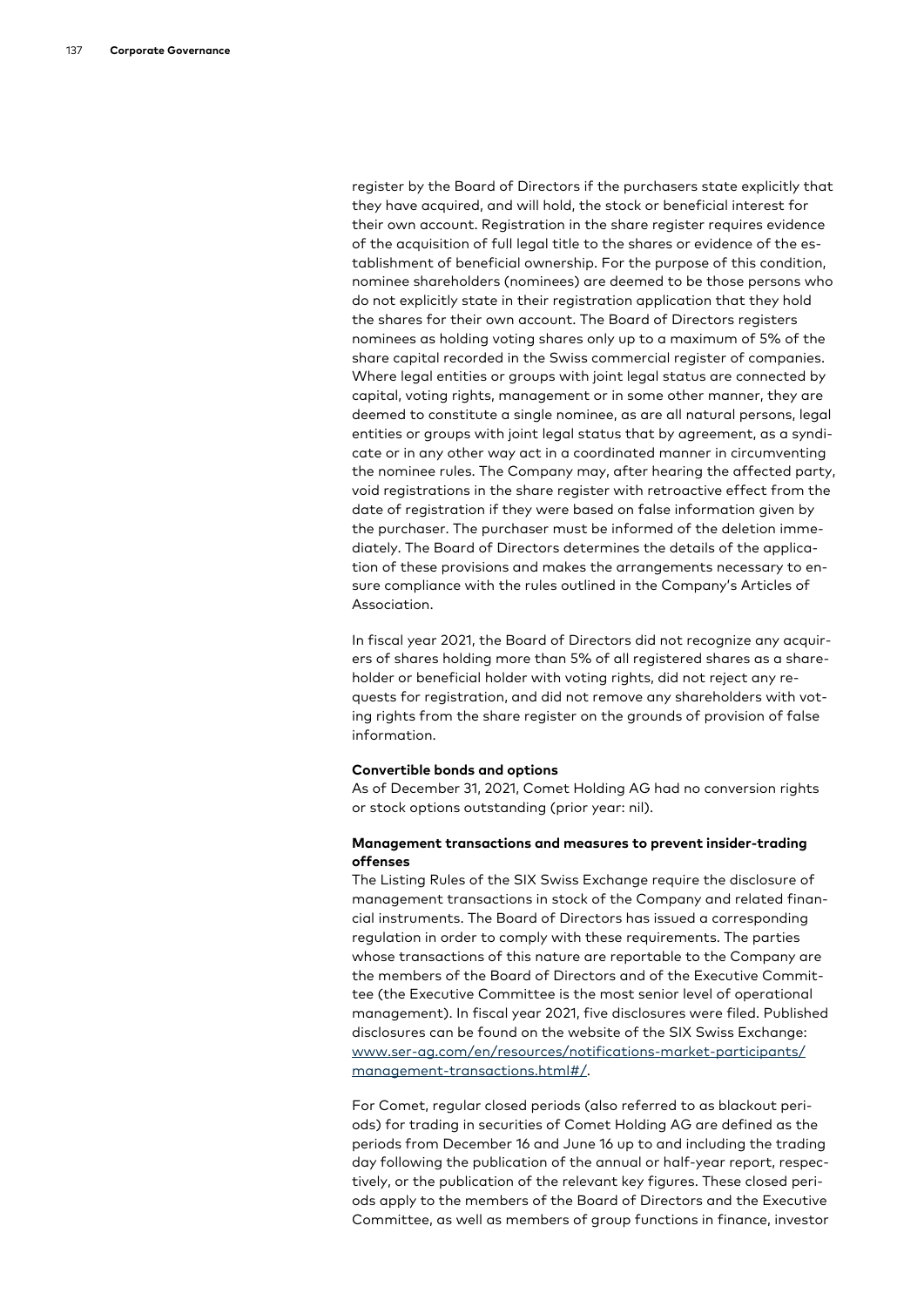relations and communication. No exceptions were granted in fiscal year 2021.

Board of Directors The Board of Directors has ultimate responsibility for supervising the Group's top-level operational management personnel. The Board sets the Group's strategic goals and the guidelines for organizational structure and financial planning.

> As prescribed by the Articles of Association, the Board of Directors of Comet Holding AG consists of a minimum of five members. The composition of the Board of Directors is designed to ensure effectiveness. Key qualities sought in the recruitment of Board members are independent thinking and willingness to work in a team focusing exclusively on the interests of the Company and its principal stakeholders. The Board of Directors nominates non-executive and independent members within the meaning of the Swiss Code of Best Practice for Corporate Governance to be elected by the Annual Shareholder Meeting as members of the Nomination & Compensation Committee.

#### Composition of the Board of Directors of Comet Holding AG

On December 31, 2021, the Board of Directors of Comet Holding AG had the following five members:

|                      | Nationality  | Position on the Board               | Member<br>since | Elected<br>until |
|----------------------|--------------|-------------------------------------|-----------------|------------------|
| <b>Heinz Kundert</b> | Swiss        | Chair and non-executive member      | 2019            | 2022             |
|                      | Swiss and    |                                     |                 |                  |
| Mariel Hoch          | German       | Vice Chair and non-executive member | 2016            | 2022             |
| Gian-Luca Bona       | <b>Swiss</b> | Non-executive member                | 2012            | 2022             |
| <b>Patrick Jany</b>  | German       | Non-executive member                | 2019            | 2022             |
| Tosja Zywietz        | German       | Non-executive member                | 2021            | 2022             |
|                      |              |                                     |                 |                  |

Secretary of the Board (since 2010) and non-member of the Board: Ines Najorka, Vice President of Global Communications.

#### Additional information on the members of the Board of Directors

The information below outlines the education, significant professional experience and current position of each Board member. Where a place name is not followed by a country or state, the country is Switzerland.



Heinz Kundert

# (b. 1952, Swiss citizen) Education

Degree in industry management from Institute of Technology (ITA), Zurich; degree in business management from University of St. Gallen (HSG)

#### Professional experience

1981 to 1991: regional director Asia, Balzers AG; 1991 to 1999: division manager, Semiconductor and Data Storage, Balzers AG; 1999 to 2002: COO of Oerlikon-Bührle; 2002 to 2004: CEO of Unaxis AG; 2005 to 2015: VP of SEMI Intl. USA and president of SEMI Europe; 2015 to 2018: CEO of VAT Group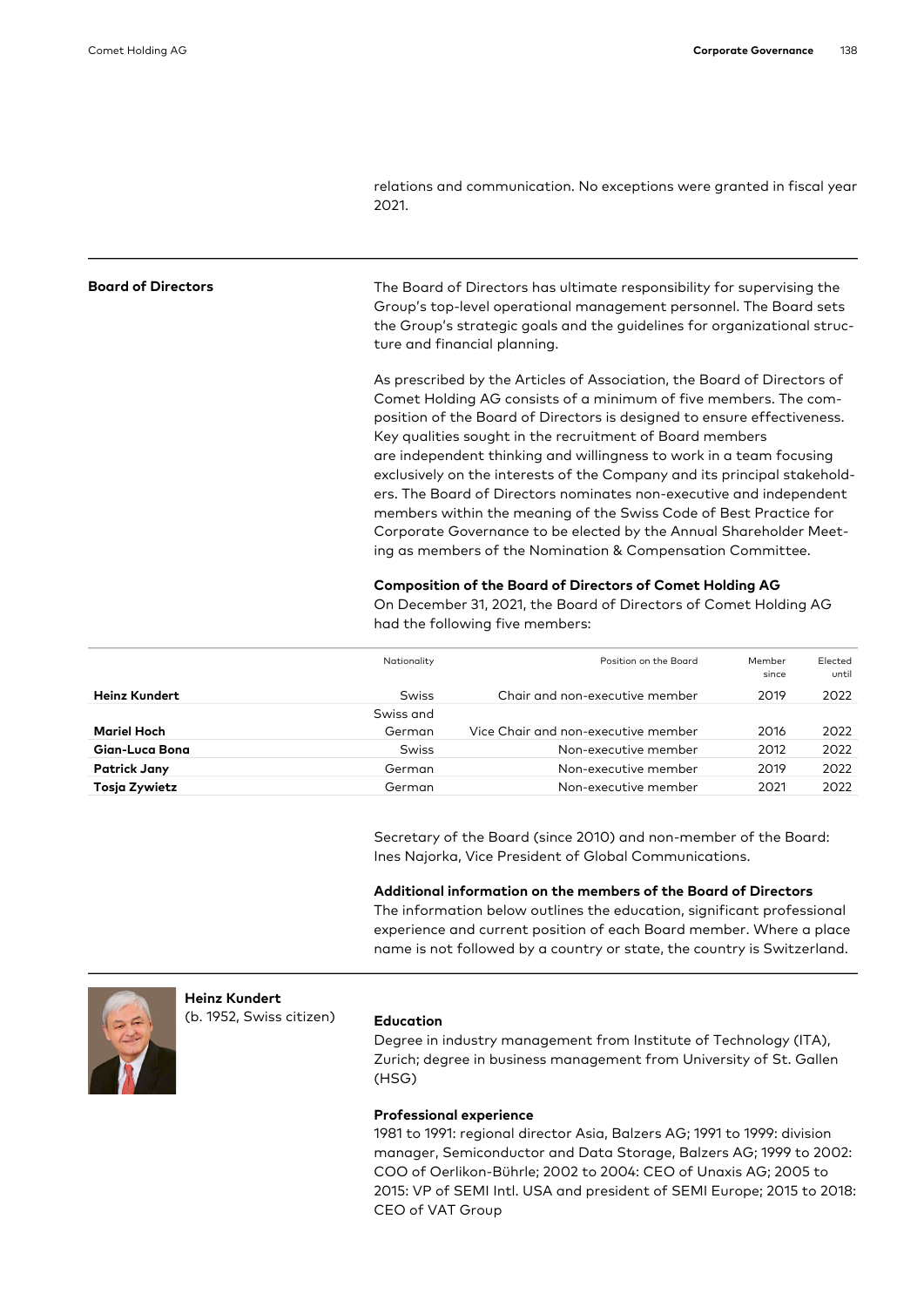

### Gian-Luca Bona (b. 1957, Swiss citizen) Education

Dipl. Phys. master's degree in physics from Swiss Federal Institute of Technology (ETH), Zurich and Dr. sc. nat. doctorate in physics from ETH, Zurich

#### Professional experience

1987 to 2002: IBM Research Laboratory, Rüschlikon; 2002: IBM Watson Research Center, Yorktown Heights, NY, USA; 2003 to 2004: research manager, Photonics Networks, IBM Research Laboratory, Rüschlikon; 2004 to 2008: research functional manager, Science and Technology, IBM Almaden Research Center, San José, CA, USA; 2008 to 2009: director of tape storage solutions, IBM, Tucson, AZ, USA; since September 2009: CEO of Empa (the Swiss Materials Science & Technology Laboratory) and professor of photonics at the Swiss Federal Institutes of Technology (ETH, Zurich and EPF, Lausanne)



Mariel Hoch (b. 1973, Swiss and German citizen)

#### Education

Admitted to the Zurich bar in 2005; Dr. iur doctorate in law from University of Zurich and Lic. iur degree in law from University of Zurich

#### Professional experience

Partner at the law firm Bär & Karrer AG, Zurich



Patrick Jany (b. 1968, German citizen) Education

Degree in business administration from École Supérieure de Commerce de Paris (ESCP), France

#### Professional experience

1990 to 2006: Various positions at Sandoz, later Clariant, including CFO for ASEAN region, head of country organization of Clariant Mexico, and head of corporate development; 2006 to 2020: CFO and member of the Executive Committee of Clariant AG; since May 2020: EVP and CFO at A.P. Moller-Maersk A/S, Denmark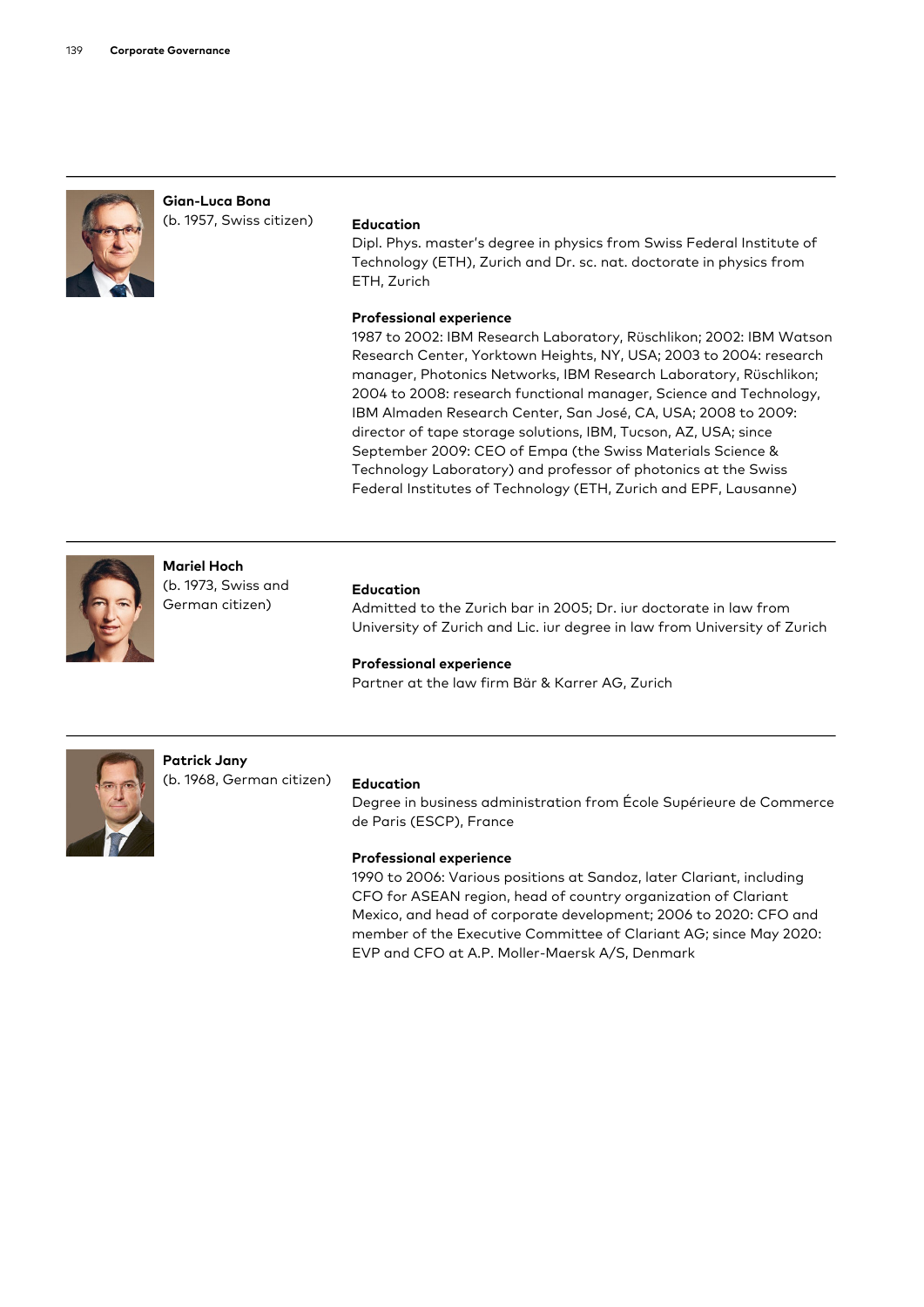

# Tosja Zywietz (b. 1971, German citizen) Education

Dr. rer. nat. doctorate in physics from Fritz Haber Institute of the Max Planck Society, Berlin, Germany and Dipl. master's degree in physics from University of Göttingen, Germany

#### Professional experience

Since 2020: executive committee member responsible for production, procurement and quality at Sick AG, Germany; 2009 to 2019: chief strategy officer and later CEO at Rosenberger Hochfrequenztechnik GmbH & Co. KG, Germany; 2002 to 2009: founder and owner of and director at Biosigna GmbH, Institut für Biosignalverarbeitung und Analyse, Germany; 2003 to 2004: project leader at Boston Consulting Group UK LLP; 2001 to 2003: consultant in health care, information technology and financial services practices at Boston Consulting Group GmbH

#### Operational management functions

With the exception of Heinz Kundert (who was interim CEO from June 21, 2019 to August 31, 2020), no Board member is or was a member of the operational management of Comet Holding AG or any of its subsidiaries over the last three fiscal years ending December 31, 2021.

#### Disclosure of potential conflicts of interest

No member of the Board of Directors has any material business relationship with Comet Holding AG or any of its subsidiaries. In the event of a potential or impending conflict of interest, the Board member concerned is required to inform the Chair of the Board of Directors immediately.

#### Activities and interests outside the Group

Article 27 of the Articles of Association, which are compliant with the OAEC, specifies the allowable number of other, external positions that members of the Board of Directors may hold on top management or supervisory bodies, as follows:

- Members of the Board of Directors may each not hold more than five external positions on top management or supervisory bodies of listed (i.e., exchange-traded) companies and not more than seven such external positions in non-listed companies.
- Members of the Board of Directors may each not hold more than ten such positions in associations, non-profit foundations, family foundations and employee pension funds.
- Positions in companies controlled by Comet Holding AG, or positions controlled by it, are not subject to restriction.

In fiscal year 2020 and 2021, no member of the Board of Directors exceeded any limits for additional positions held. At December 31, 2021 the members of the Board of Directors had the following additional positions on top management or supervisory bodies of significant Swiss and foreign private sector and public sector companies, institutions and foundations: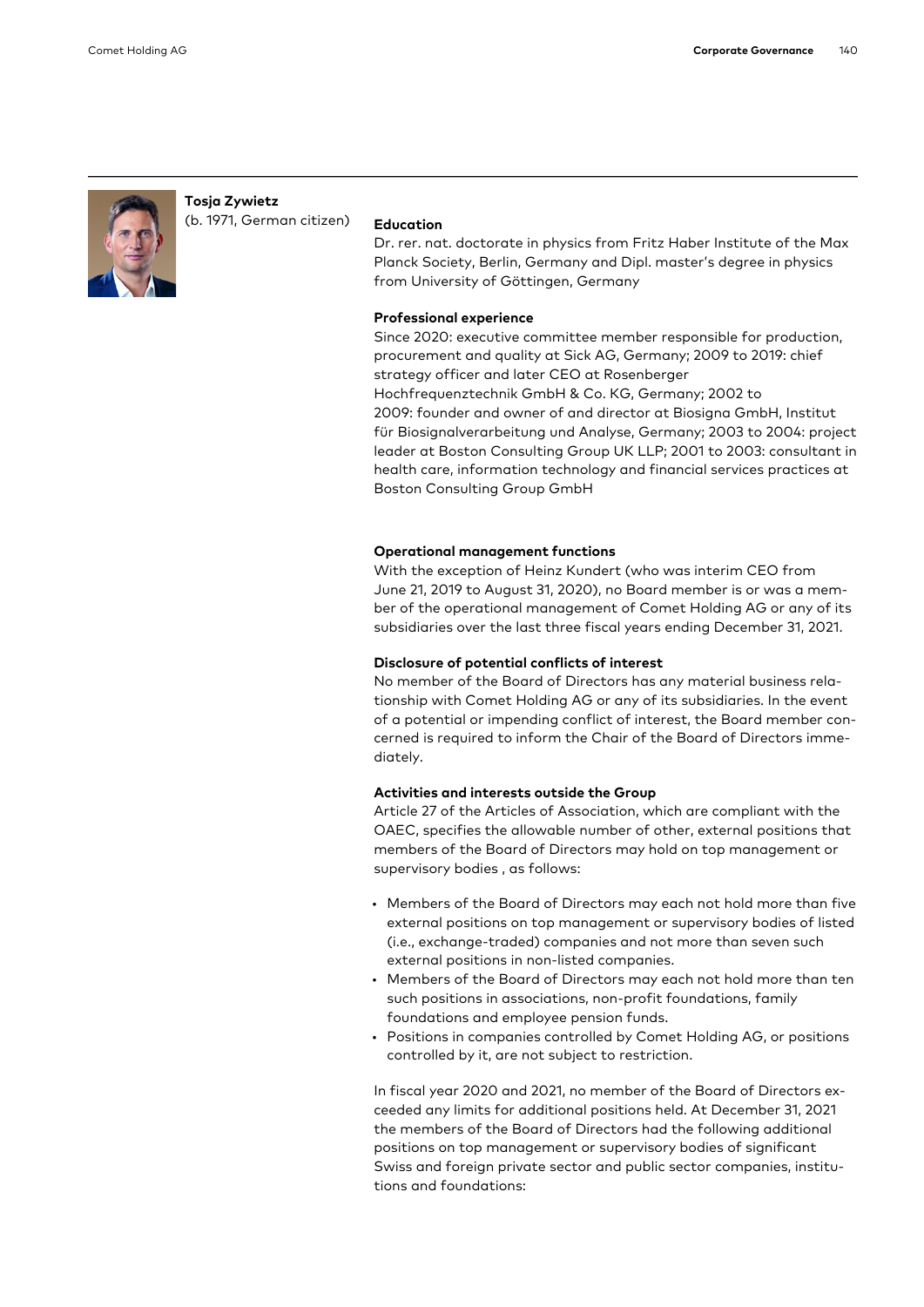#### Heinz Kundert

Board vice chairman, VAT Group, Haag; board member, Variosystems AG, Steinach; board chairman, VT5 Acquisition Company AG, Pfäffikon

#### Gian-Luca Bona

Board member, Bobst Group SA, Mex, Switzerland; board member Switzerland Innovation Park Ost AG, St. Gallen; board member, Technopark Zürich Foundation; member, ETH Board (the board of the Swiss Federal Institutes of Technology); chairman, glaTec technology center, Dübendorf; board member, Innovation Park Zurich foundation; advisory council member, German Federal Institute for Materials Research and Testing (BAM), Berlin, Germany

#### Mariel Hoch

Board member and member of the audit and risk committee and compensation committee, SIG Combibloc Group AG, Neuhausen am Rheinfall; board member and member of the audit committee, Komax Holding AG; board member, MEXAB AG; board member, The Schörling Foundation, Lucerne; board member Law & Economics Foundation, St. Gallen; board member Irene M. Staehelin Stiftung (a foundation), Zurich

#### Tosja Zywietz

Non-executive member of the board, Alupak AG, Belp; non-executive chairman, Wiferion GmbH, Freiburg, Germany

#### Board elections and terms

The Board members are elected by the Annual Shareholder Meeting for a term of one year. They are individually elected when standing for election or re-election. The Annual Shareholder Meeting also elects one member of the Board of Directors as the Board Chair and elects the members of the Nomination & Compensation Committee.

The term of office ends at the conclusion of the next Annual Shareholder Meeting. Re-election for consecutive terms is permitted. If elections are held during a term to replace or add Board members, the newly elected members serve for the remainder of the current term.

The Articles of Association are in accordance with the legal requirements of the OAEC.

#### Internal organization

Except for the election of the Board Chair and the members of the Nomination & Compensation Committee by the Annual Shareholder Meeting, the Board of Directors constitutes itself at its first meeting after its election or re-election by the Annual Shareholder Meeting. The Board appoints its Vice Chair, the members of the other Board committees and the Board Secretary. The Secretary need not be a member of the Board.

The Chair of the Board of Directors has the following duties and powers:

- Act as Chair of the Shareholder Meetings
- Call meetings of the Board of Directors and set the agenda
- Supervise, comply with and implement the resolutions of the Board of Directors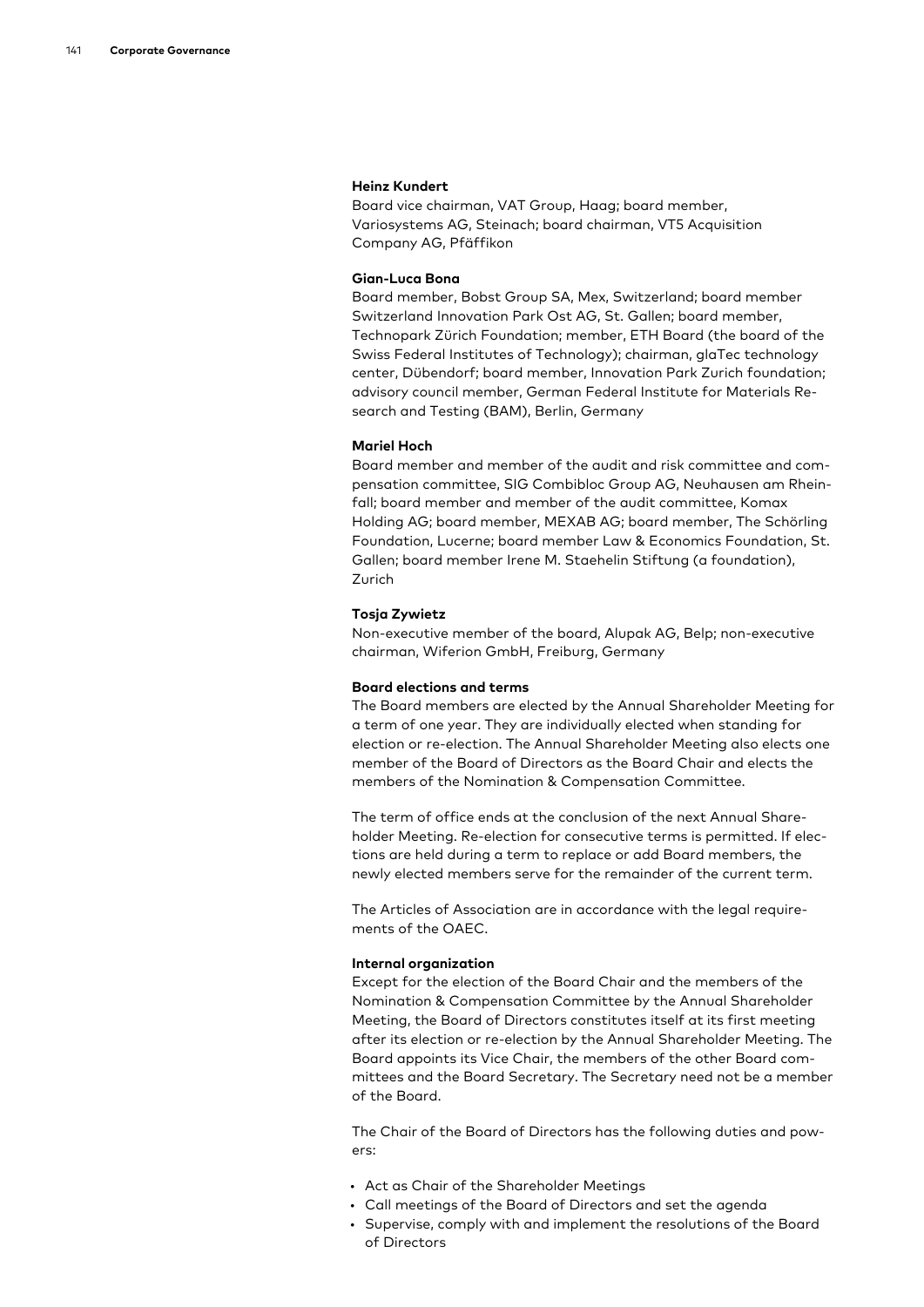- Immediately inform all members of the Board of Directors of extraordinary events
- Ensure that urgent business matters are transacted within the required timeframe
- Interact with the senior management of the Comet Group
- Monitor the implementation of measures decided by the Board of Directors
- Take all measures required to safeguard the interests of the Comet Group
- Represent the Board of Directors internally and externally

The Vice Chair of the Board assumes the powers and duties of the Chair in his or her absence. The chairs of the Board committees lead their respective committees and report to the Board of Directors.

The Board meets at the invitation of the meeting's chair as often as business requires, or when requested by a Board member in writing for a stated purpose. The Board has a quorum when the majority of members are present. The Board passes its resolutions and performs its elections by an absolute majority of votes cast. In the event of an equality of votes, the chair of the meeting has the casting vote.

Resolutions on a motion may alternatively be reached in writing if no Board member objects to this method. Minutes must be kept of the deliberations and resolutions and be signed by the meeting's chair and the Board Secretary. The minutes are submitted to the Board for approval at its next meeting.

### Functioning of the full Board of Directors

A total of eight regular meetings of the full Board were held in the year, as well as several teleconferences. In addition, several meetings of the Board committees were held. An overview of the meetings of the Board of Directors and the members in attendance is shown below.

| Name    | February                  | March                     |                | April                     |                          | June       | August                    |            | November       | December |                |
|---------|---------------------------|---------------------------|----------------|---------------------------|--------------------------|------------|---------------------------|------------|----------------|----------|----------------|
|         | BoD                       | AC                        | <b>BoD</b>     | <b>BoD</b>                | <b>BoD</b>               | <b>BoD</b> | AC                        | <b>BoD</b> | <b>BoD</b>     | AC       | <b>BoD</b>     |
| Heinz   |                           |                           |                |                           |                          |            |                           |            |                |          |                |
| Kundert | $\pmb{\times}$            | X                         | x              | X                         | x                        | X          | X                         | x          | x              | X        | $\pmb{\times}$ |
| Mariel  |                           |                           |                |                           |                          |            |                           |            |                |          |                |
| Hoch    | $\boldsymbol{\mathsf{x}}$ | $- -$                     | x              | X                         | x                        | x          | $ -$                      | x          | x              | $- -$    | $\pmb{\times}$ |
| Patrick |                           |                           |                |                           |                          |            |                           |            |                |          |                |
| Jany    | $\boldsymbol{\mathsf{x}}$ | $\boldsymbol{\mathsf{x}}$ | $\pmb{\times}$ | $\boldsymbol{\mathsf{x}}$ | X                        | X          | $\boldsymbol{\mathsf{x}}$ | x          | $\pmb{\times}$ | X        | $\pmb{\times}$ |
| Gian-   |                           |                           |                |                           |                          |            |                           |            |                |          |                |
| Luca    |                           |                           |                |                           |                          |            |                           |            |                |          |                |
| Bona    | X                         | $- -$                     | X              | $\boldsymbol{\mathsf{x}}$ | x                        | X          | $- -$                     | $\times$   | X              | $ -$     | x              |
| Rolf    |                           |                           |                |                           |                          |            |                           |            |                |          |                |
| Huber   | X                         | X                         | x              | $\boldsymbol{\mathsf{x}}$ | $\overline{\phantom{m}}$ | $- -$      |                           |            | --             |          |                |
| Tosja   |                           |                           |                |                           |                          |            |                           |            |                |          |                |
| Zywietz | $ -$                      |                           | $- -$          | $- -$                     | X                        | X          | $\boldsymbol{\mathsf{x}}$ | $\times$   | x              | X        | x              |

BoD: Regular meeting of the Board

AC: Audit Committee

x: attended

– -: not attended or not a member of the Board or Committee at that time

All meetings held up to and including April 2021 were virtual meetings. After April 2021 up to and including November 2021 all meetings were attended by Board members physically. In December 2021 all meetings were again virtual meetings.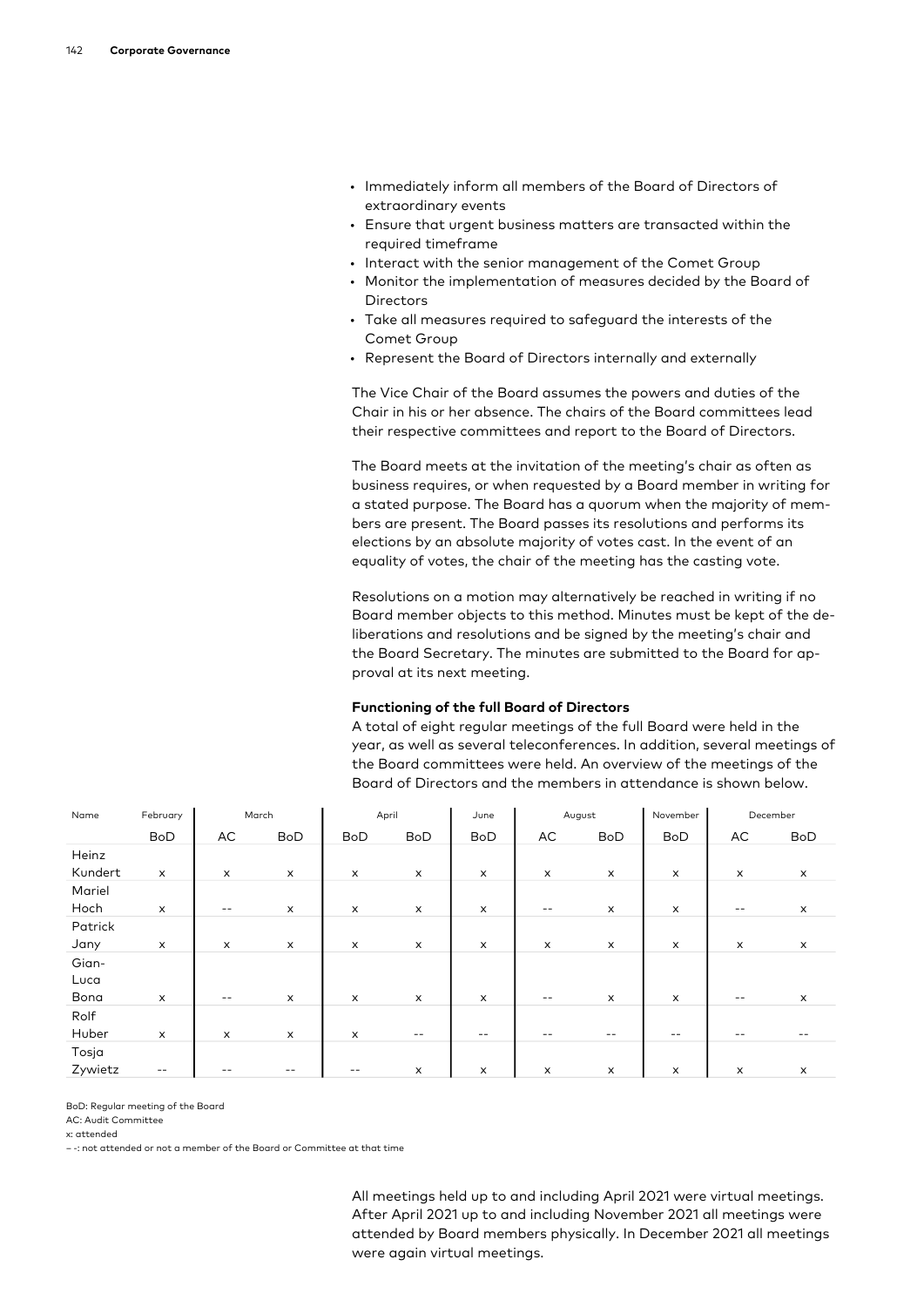The Board of Directors is regularly kept informed of the course of business by the CEO and CFO at its meetings, and also on an ad hoc basis as needed. Other members of the Executive Committee, other management staff and specialists of the Group regularly attend Board meetings to report on particular projects in their area of responsibility. In addition, external advisors are consulted as required to deal with specific matters. The Board receives monthly written financial reports on the current business performance.

#### Board committees

In fiscal year 2021 the Board committees had the following members:

| Committee                                 | <b>Members</b>                   |  |  |
|-------------------------------------------|----------------------------------|--|--|
| Nomination & Compensation Committee (NCC) | Mariel Hoch (Committee chair)    |  |  |
|                                           | Rolf Huber (until April 2021)    |  |  |
|                                           | Gian-Luca Bona (from April 2021) |  |  |
| Audit Committee (AC)                      | Patrick Jany (Committee chair)   |  |  |
|                                           | Rolf Huber (until April 2021)    |  |  |
|                                           | Tosja Zywietz (from April 2021)  |  |  |
| Technology Committee (TC)                 | Gian-Luca Bona (Committee chair) |  |  |
|                                           | Tosja Zywietz (from April 2021)  |  |  |

The Annual Shareholder Meeting elects the members of the Nomination & Compensation Committee. The members of the other committees are elected by the Board from among the Board members for a term of one year. Every committee normally consists of at least two members of the Board and meets at least twice per year, or as often as business requires.

The committees' principal function is to prepare decision support for the full Board in special subject areas. At the regular meetings or as required, the full Board is kept informed of the activities of the individual committees. Reports to the full Board are made orally or in writing as required. The overall responsibility for the tasks assigned to the committees remains with the full Board, which decides as a body on all proposals.

#### Nomination & Compensation Committee

The Nomination & Compensation Committee (NCC) is made up of two members of the Board, who are elected to the Committee yearly by the Annual Shareholder Meeting. The term of office is one year. Reelection for consecutive terms is permitted. The NCC prepares all agenda items related to the nomination and compensation of Board members and Executive Committee members. The NCC itself does not make decisions, but prepares proposals for the approval of the full Board of Directors. The Committee has the following responsibilities in particular (additional responsibilities may be assigned to it as required):

- Address both the compensation policy for the remuneration of the Board of Directors and Executive Committee, and the Comet Group's compensation structure
- Prepare the compensation report and support the Board of Directors in preparing resolutions for the Annual Shareholder Meeting for the approval of compensation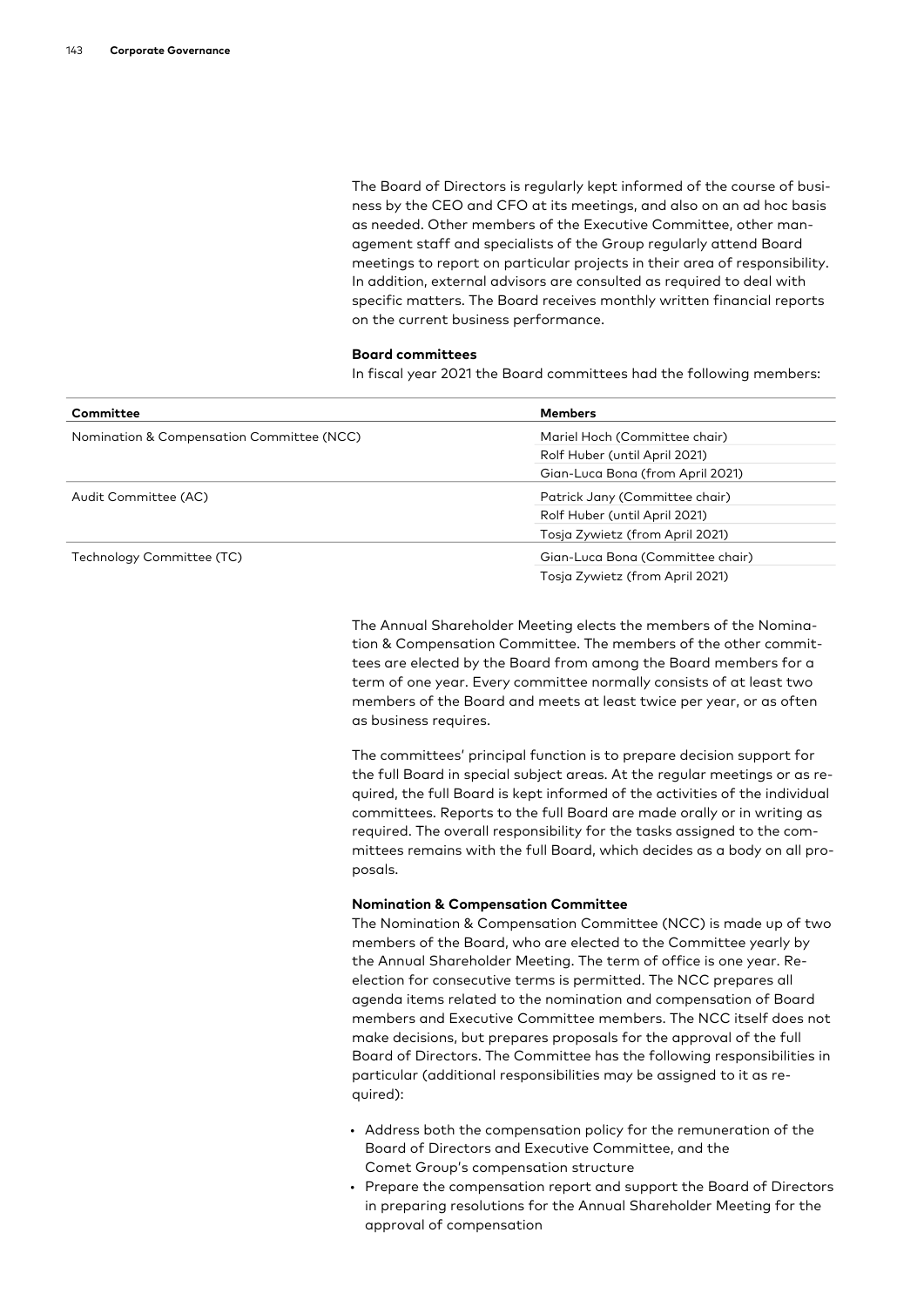- Develop proposals for guidelines for the compensation of the Board of Directors and Executive Committee
- Review stock ownership plans and recommend adjustments as appropriate
- Propose new Board members and Executive Committee members for appointment
- Provide support to the CEO in evaluating candidates for the Executive Committee

In fiscal year 2021, the NCC handled the following compensation- and nomination-related tasks on behalf of the Board of Directors:

- Identification and assessment of potential candidates for positions on the Board based on predefined criteria, and recommendation to the full Board regarding their nomination for election or re-election at the Shareholder Meeting.
- Identification and assessment of potential candidates for positions on the Executive Committee based on predefined criteria, and recommendations to the full Board.
- Review of the succession planning and of the list of possible substitutes in case of absences on the Executive Committee, and preparation of corresponding proposals to the full Board.
- Recommendation to the full Board for approval of the annual compensation report.

In the year under review, the Committee held seven meetings, all of which were attended by both of its members and Luigi Cornacchia, Global Head of HR as secretary. In an advisory role, the Chairman of the Board and the CEO also attended. The Committee may invite other Board members, Executive Committee members and specialists to its meetings as required. However, the members of the Executive Committee do not attend the compensation-related Board meetings and do not have a say in their compensation. The NCC chair briefs the Board of Directors on the activities at the next Board meeting and submits the necessary proposals and recommendations. Minutes of the NCC meetings are taken and signed by the chair of the NCC and its secretary. Once the minutes are approved, they are circulated to all members of the Board.

#### Audit Committee

The Audit Committee supports the full Board in exercising oversight of accounting and financial reporting and in monitoring compliance with legal requirements. The Committee has the following responsibilities in particular:

- Evaluate the structure and form of the Group's accounting system
- Gauge the effectiveness of the independent auditors and the internal controls; evaluate the coordination of external and internal auditing, and review the performance and compensation of the external independent auditors
- Evaluate the effectiveness of risk management
- Review the financial reporting to shareholders and the public
- Issue directions to the internal audit function and, as may be required on a case-by-case basis by the resulting findings, issue directions to the Executive Committee

During the fiscal year, three meetings were held by the Audit Committee. They were attended by the external auditors, internal audit, the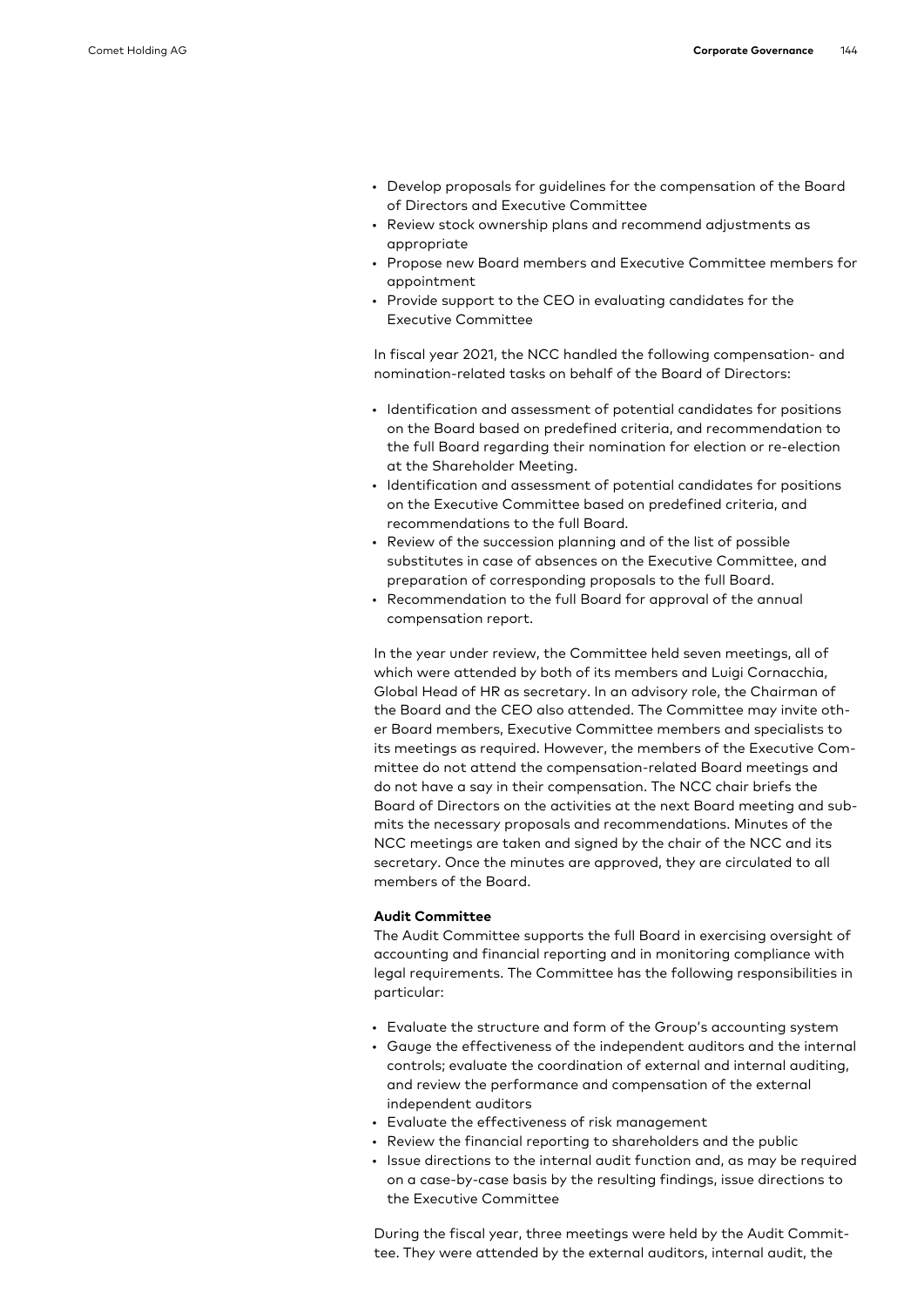CEO and the CFO. The Committee may invite other Board members, Executive Committee members and specialists to its meetings as required. At each Board meeting, the Audit Committee reports on its activities to the Board of Directors and submits the necessary proposals and recommendations to the Board.

#### Technology Committee

The Technology Committee provides support to the full Board in matters of technology. The Committee has the following responsibilities in particular:

- Monitor international developments in technology and evaluate the emerging trends for their relevance to the Comet Group
- Assess the Group's internal research and development activities
- Ensure the Group holds at least one technology day or equivalent event per year

The Committee meets as often as business requires. In fiscal year 2021, it held two meetings. During the year the appraisal of technology sector developments, as well as the development measures taken by the Group, were regularly discussed with the division presidents in the course of the Committee meetings and the Board's scheduled meetings.

#### Division of authority

The Board of Directors is responsible for the overall direction and management of the Group and for the supervision of its most senior operational management. The non-delegable and inalienable duties of the Board of Directors are established by article 716a of the Swiss Code of Obligations. The Board's specific responsibilities and scope of authority are set out in the Company's Organizational Regulations and include the following areas among others:

- Determine the Group's strategic direction and financial targets and allocate the resources required to achieve them
- Establish the Group's objectives, business policy and strategy, and organizational structure
- Approve the rolling short- and medium-term financial plans
- Approve the acquisition and disposal of subsidiaries and of equity interests in other companies, and approve collaborations with other firms
- Approve the purchase and sale of real estate
- Appoint and withdraw members of the Group's Executive Committee and the presidents of its subsidiaries and exercise oversight and control of their activities

The Board of Directors has delegated all operational management of the Group to the CEO and the Executive Committee, except as otherwise required by law, the Company's Articles of Association and the Organizational Regulations. The CEO and Executive Committee have the necessary powers to execute the business strategy within the parameters set by the Board of Directors. In particular, the CEO has the authority to:

• Manage the Comet Group, implement the Board's strategic directions and decisions, and ensure timely and appropriate reporting to the Board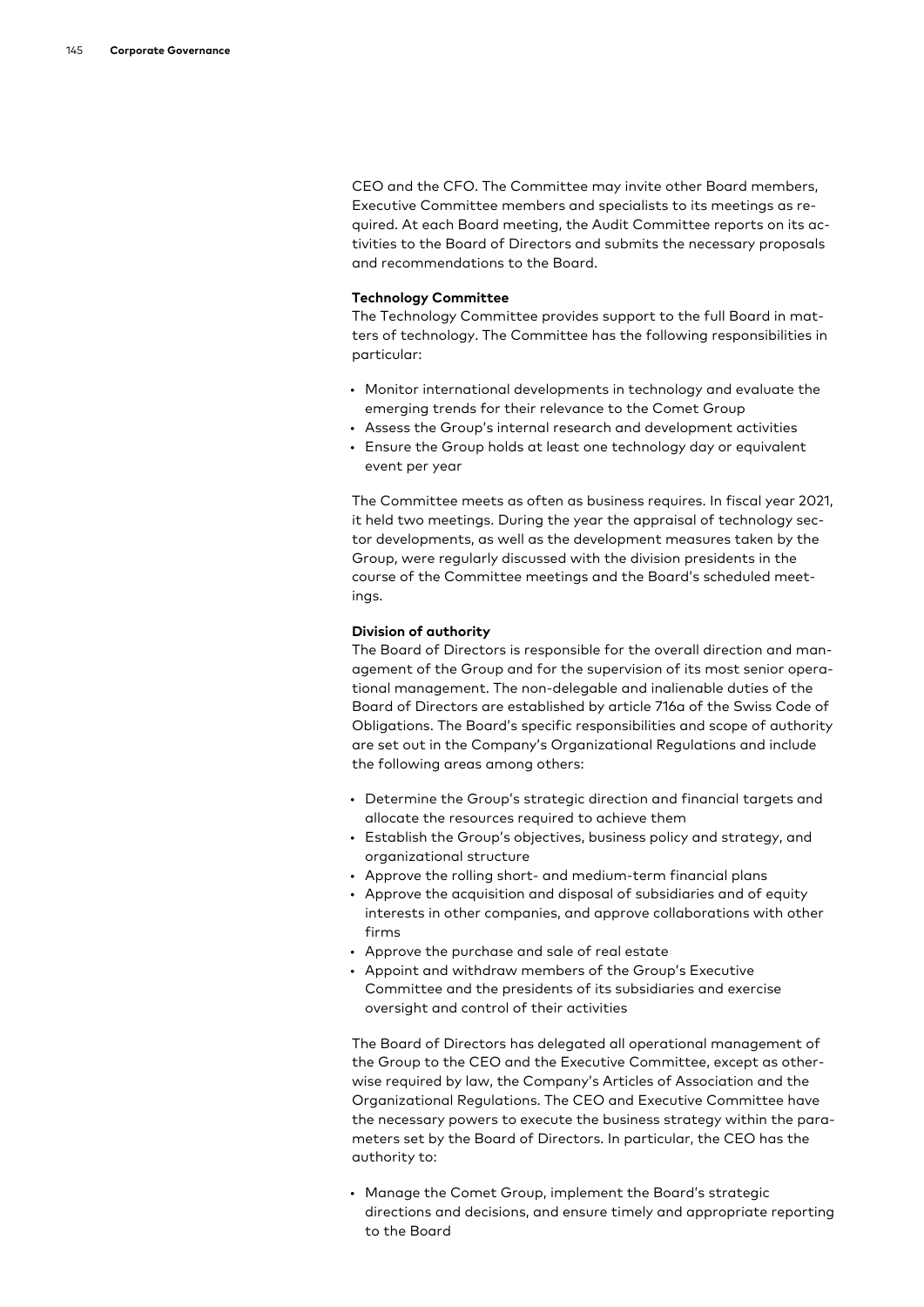- Develop business targets within the general objectives established by the Board and present proposals for the rolling forecasts and for the strategic multi-year planning
- Request items of business to be placed on the agenda of Board meetings, prepare such business for transaction by the Board, and ensure the implementation of the Board's decisions
- Implement an internal control and management information system based on the specifications of the Board
- Regularly review the business risks, and establish a Board-approved risk management system for this purpose
- Regularly review the degree of achievement of the financial targets and strategic goals, as well as the Group's liquidity
- The members of the Executive Committee report to the CEO

#### Monitoring and control with respect to the Executive Committee

The Chair of the Board may attend the meetings of the Executive Committee and receives the minutes of all its meetings. The Board of Directors also receives regular reports on the course of business from the Executive Committee at Board meetings. In the case of extraordinary events, the Executive Committee informs the Board immediately. The CEO and CFO attend all regular meetings of the Board. At least one to two times per year, in the context of Board meetings, the other members of the Executive Committee also report to the Board on their business area.

#### Management information system

The monthly financial reporting by the Executive Committee on the current course of business and important transactions gives the full Board of Directors the information needed to properly discharge its responsibilities. The standardized internal reporting of the Group consists of the IFRS-based consolidated balance sheet, statement of income and cash flow statement, as well as detailed management reporting. Complementing the monthly consolidated financial statements and a comprehensive range of financial ratios, the management reporting presents and comments upon additional information such as new orders and order backlog, staffing levels and accounts past due, provided in table and chart form. This data is presented both by division and on a consolidated basis for the Group and is compared to the prior year and the rolling forecast. The resulting insights and actions are discussed monthly by the Executive Committee. All monthly financial statements are submitted to the Board of Directors, which discusses them at its meetings. As a longer-term control tool, a rolling multi-year plan is prepared annually for the subsequent three years. In addition, every quarter, management generates a rolling forecast for the following five quarters. These forward-looking control tools, which are accompanied by detailed commentary and documented with charts, enable the Board to continually evaluate the financial effectiveness of the adopted business strategy and then to take action if and as required.

#### Internal audit

The internal audit function provides an objective and effective valueadded internal audit service using a systematic and disciplined approach to assist management in monitoring compliance, controlling risks and improving the effectiveness and efficiency of internal control systems and governance processes.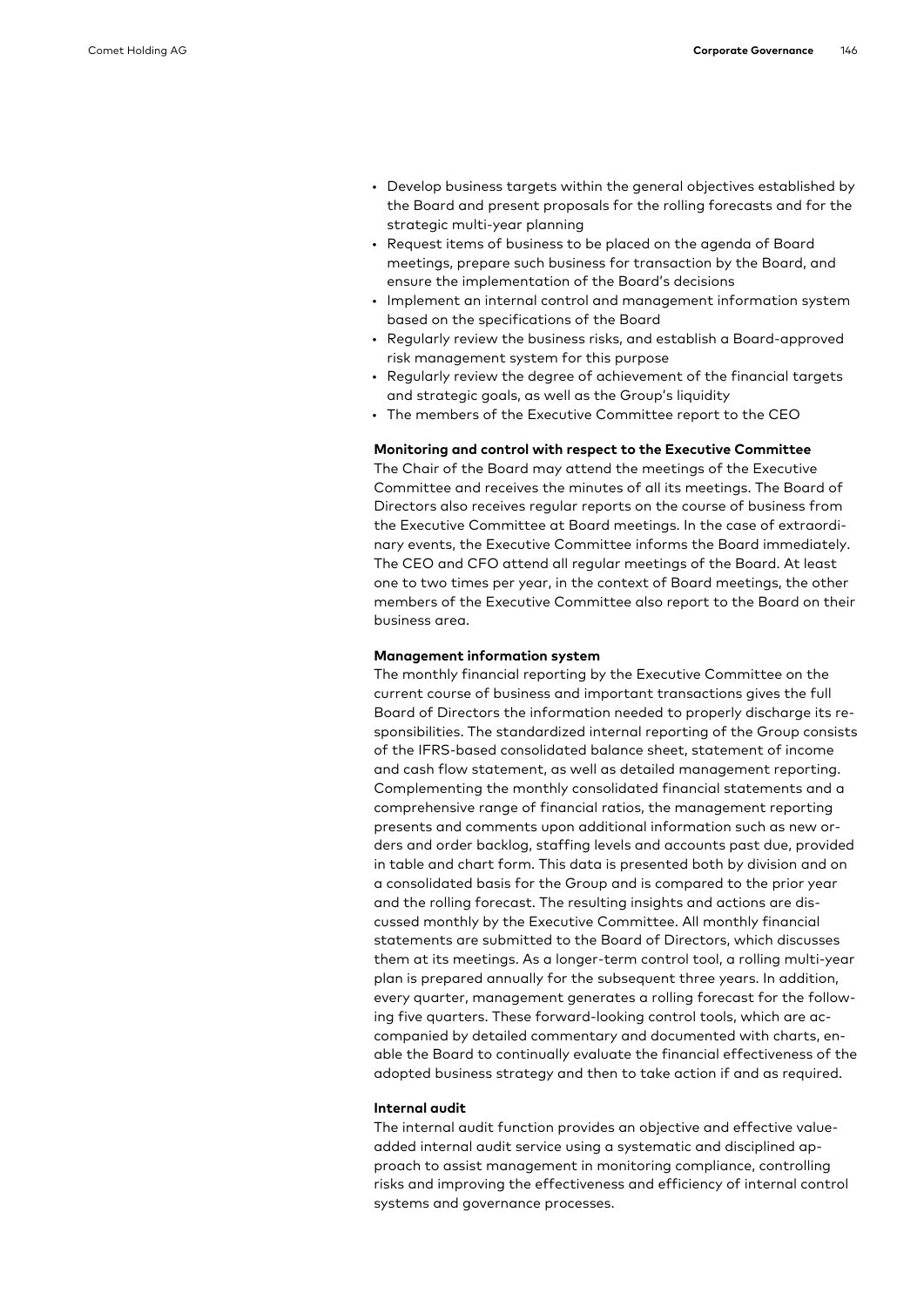The internal auditor reports directly to the Audit Committee of the Board of Directors, at least twice per year and more frequently as required. On completion of each audit, an audit report is prepared and is discussed in the Executive Committee and reviewed with the national lead personnel responsible (typically the local company presidents responsible for the relevant business) and/or the persons directly affected by the audit, in order to initiate the implementation of the planned measures. The internal auditor then prepares a final audit report for the Board of Directors, with a corresponding action plan. The reporting is based on the current audit priorities approved by the Board each year. The nature of the coordination and cooperation between the internal audit function and the external audit firm, complete with the identification of the respective responsibilities, has been specified in writing and approved by the Board.

From 2006 until end of 2021 the internal audit function was performed on a consulting basis by Robert Kruijswijk, Switzerland. His compensation was determined by the amount of work performed. In 2021, Robert Kruijswijk carried out various audits at a number of locations. The following audits were performed in the fiscal year:

- Production of IXM division, Flamatt, Switzerland
- Production of PCT division, Flamatt, Switzerland
- Contracts related to ebeam spin-off
- Research and Development and life cycle management in IXM division
- Research and Development and life cycle management in PCT division
- Central services at Yxlon, Hamburg, Germany

Comet entered into an internal audit outsourcing service agreement with KPMG AG Switzerland effective January 1, 2022. The internal audit function is functionally reporting to the Audit Committee and administratively to the Group CFO. The compensation is determined by the amount of work performed under the service agreement and approved by the Audit Committee.

#### Risk management system

Risk management includes the annual evaluation of strategy by the Board of Directors and the assessment by the Executive Committee of insurance cover, of the general business risks and of the major balance sheet items. The approach to risk management is described in a risk strategy approved by the Board and is specified in a written risk management procedure for implementation by the Executive Committee. The significant risks in the individual business areas and departments are identified in quarterly working group sessions and systematically described and categorized in a risk matrix. The risks are assessed using a risk rating based on the probability of occurrence and the potential severity of loss, as well as by calculating potential absolute financial risk. For the risks classified as important, action plans are formulated to minimize the probability and/or potential severity of loss. The Group's Executive Committee regularly reviews the effectiveness of the actions taken and decides on a potential updating of the risk portfolio. Newly identified risks are added to the portfolio and action plans are formulated to manage them. Through separate reports, the Audit Committee at each of its meetings is kept advised of the current assessment of the Group's risks.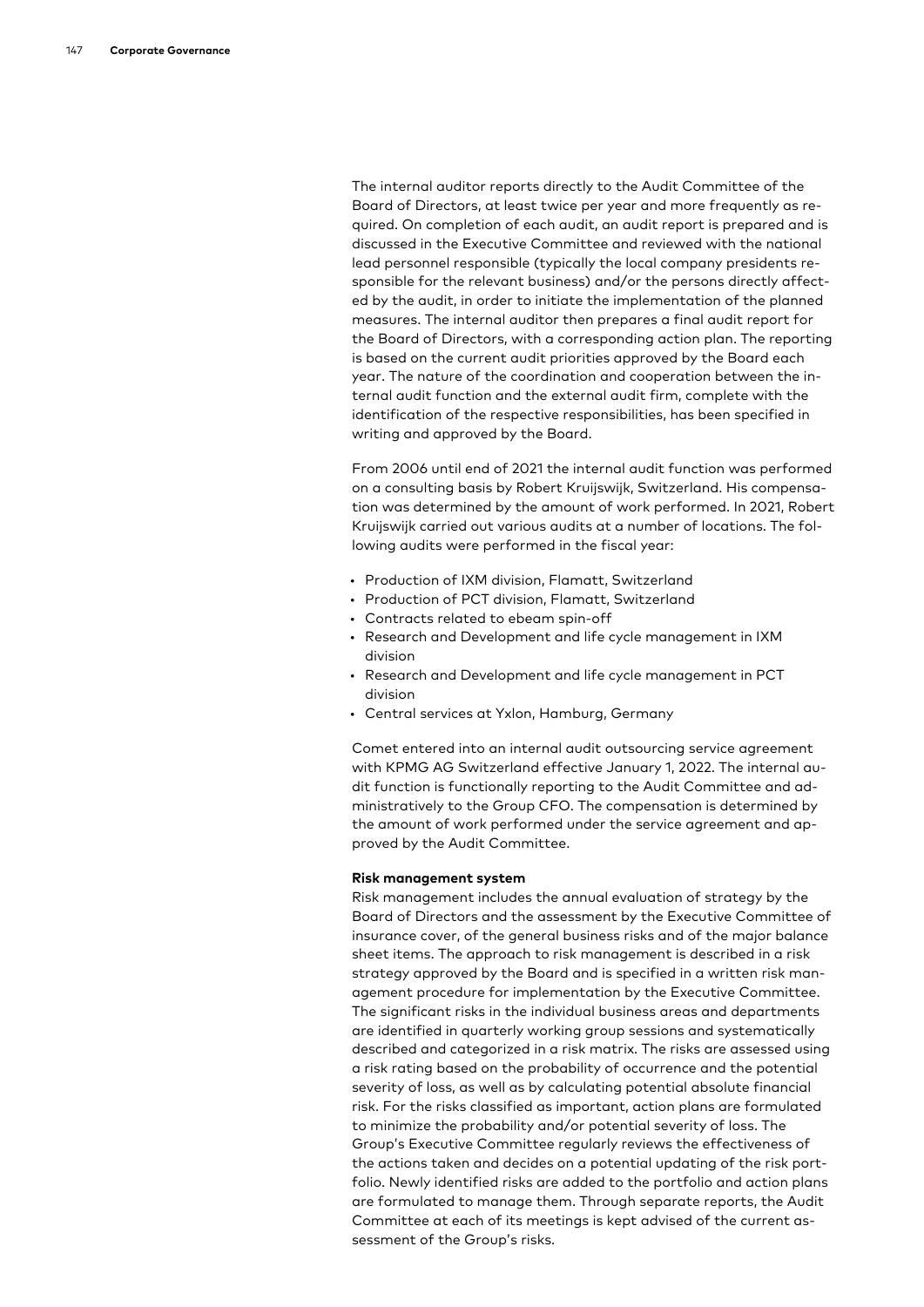#### Internal control system

Comet operates a system of internal control (the "internal control system") to provide reliable internal and external financial reporting and to prevent false information and errors in business transactions. The internal control system provides the necessary processes and controls to ensure that risks relating to the quality of the company's financial reporting can be detected and managed in a timely manner. A review of the existence of the processes and controls of the implemented internal control systems is carried out by the external auditors annually.

In the fiscal year, where required, Comet further expanded, trained or documented the existing internal control system. The internal control system is in use at all levels of the enterprise and in all significant locations. The significant risks and controls are in accordance with the objectives and quality requirements established by the Board of Directors. The staff members responsible for the internal control system have been designated Group-wide, the employees involved have been trained and the control functions clearly assigned. The controls are integrated in the respective processes and are periodically tested for effectiveness, logical sense and efficiency. The introduction of a uniform, systematic process for risk detection and assessment has enhanced the reliability and completeness of bookkeeping and the timeliness and dependability of financial reporting.

Executive Committee The Executive Committee – the Group's most senior management below the Board level – is responsible for the operational management of the Group within the powers delegated to it.

> In the prior year, effective September 1, 2020, Kevin Crofton assumed operational leadership of the Group as CEO. On October 1, 2020, Elisabeth Pataki took office as CFO, responsible for Comet's financial management. In addition, Keighley Peters became Chief Information Officer (CIO), joining the Executive Committee on December 28, 2020. Departures from the Comet Group were that of CIO Eric Dubuis on January 31, 2021 and Thomas Wenzel, President of the X-Ray Systems division, on April 30, 2021.

No member of the Executive Committee performed any services for Comet Holding AG or any of its subsidiaries before their appointment to the Executive Committee.

As of December 31, 2021, the Group's Executive Committee had the following five members.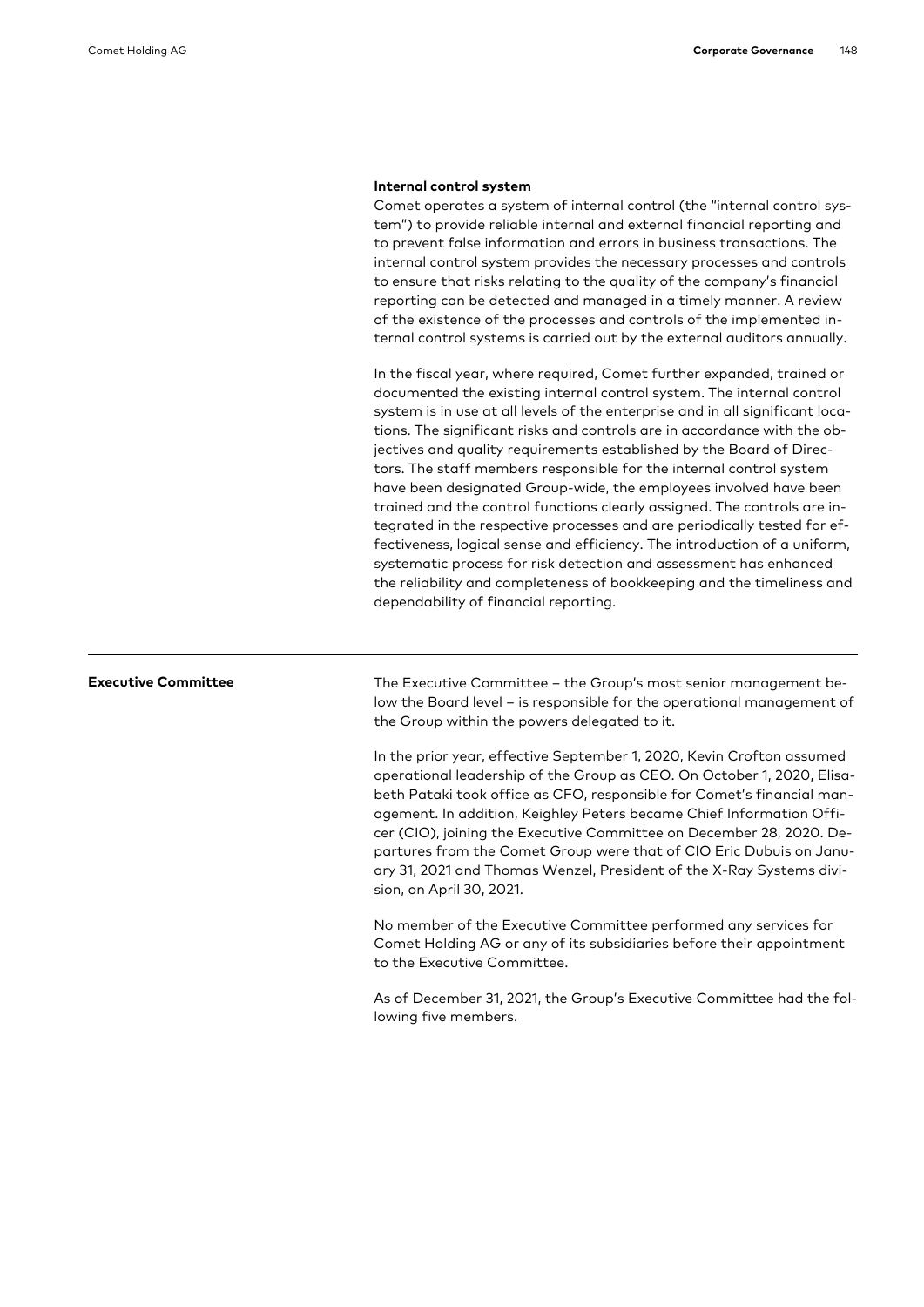

# Kevin Crofton (b. 1961, US & UK citizen)

Chief Executive Officer since Sep. 1, 2020 and interim President of X-Ray Systems division

#### Education

MBA in International Business, American University, Washington, DC, USA; Bachelor's degree in Aerospace Engineering, Virginia Tech University, VA, USA

#### Professional experience

2009 to 2020: President/CEO of SPTS Technologies, UK; 2006 to 2009: President and COO of Aviza Technology UK (a precursor to SPTS Technologies); 1994 to 2006: various executive management and divisional leadership positions at Newport Corporation, NEXX Systems and Lam Research Corporation, USA



Elisabeth Pataki (b. 1981, US citizen) Chief Financial Officer since

#### Education

Bachelor of Science degree in Finance and Spanish, Boston College, Mass., USA; Master of Business Administration, The Wharton School of the University of Pennsylvania, USA

### Professional experience

2015 to 2020: Global Head of Internal Audit, Switzerland, at EF Education First, and before that CFO North America, USA, at EF; 2008 to 2015: various senior management positions at Raytheon Company in USA and Europe, including CFO for NATO Business Line, France, part of a joint venture between Raytheon and Thales Group



#### Keighley Peters

(b. 1971, UK citizen) Chief Information Officer since Dec. 28, 2020

#### Education

Master of Sciences in Information Technologies, University of Liverpool, UK

#### Professional experience

2011 to 2020: Senior Director Global IT, SPTS Technologies, UK; previously CIO in interim functions, IT Services Associate Director, Global IT, Cenduit Ltd and IT Consultant for the pharmaceutical industry as well as in the insurance and IT services sectors



# Michael Kammerer

(b. 1961, Swiss citizen) President of Plasma Control Technologies division since Jan. 1, 2008

### Education

Eidg. dipl. Einkäufer degree in procurement, SVME; MBA in strategy and procurement management from University of Birmingham, UK

### Professional experience

1997 to 2000: head of purchasing and logistics, Von Roll Betec AG, Switzerland; 2000 to 2002: head of purchasing and logistics, Swisscom Solutions AG, Switzerland; 2002 to 2007: head of purchasing and supplier quality assurance, automotive, Saia-Burgess AG, Switzerland/ Johnson Electric, Hong Kong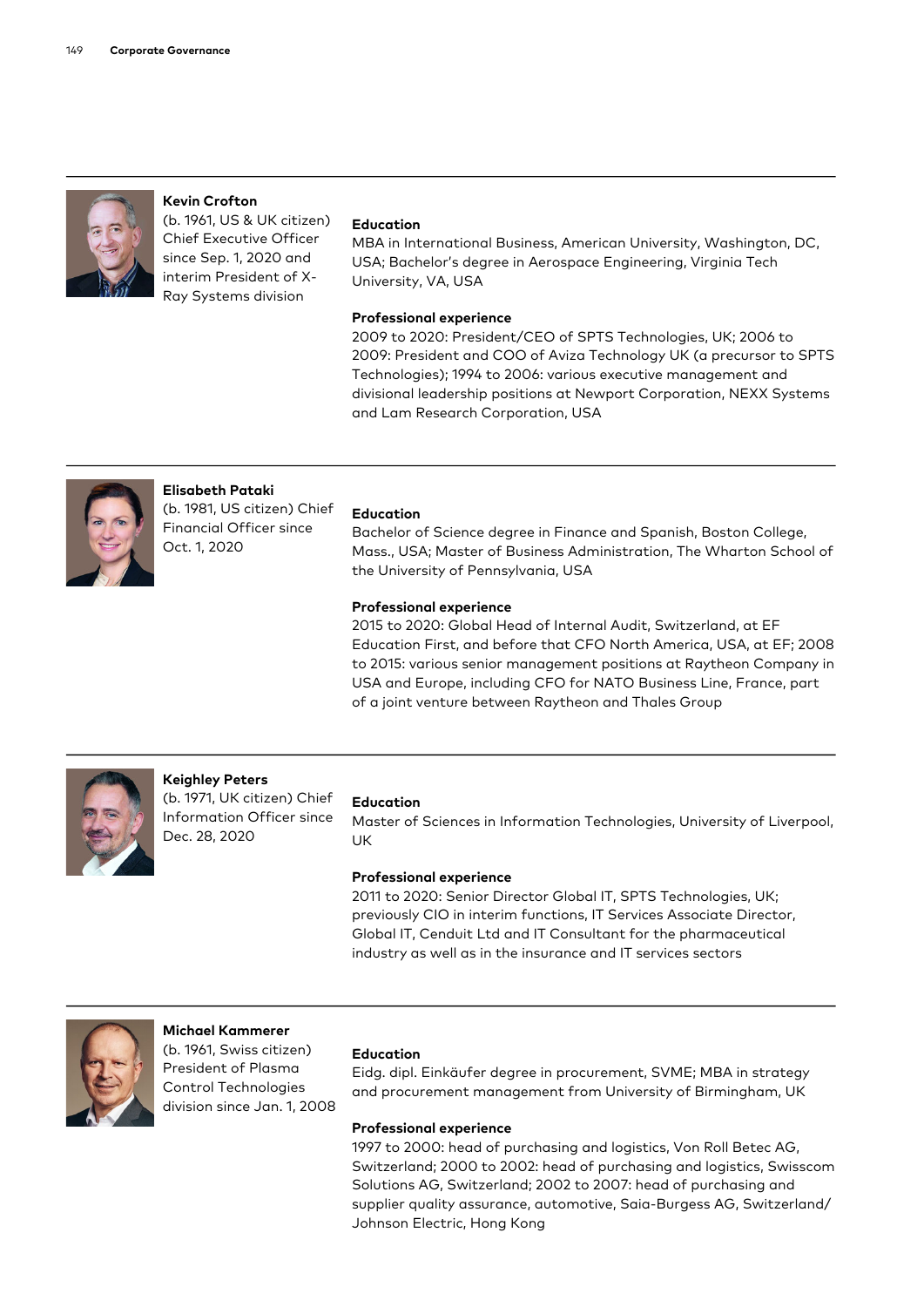

#### Stephan Haferl (b. 1972, Swiss and

Norwegian citizen) President of X-Ray Modules division since Jan. 1, 2018

#### Education

Dr. sc. tech. doctorate in mechanical and process engineering from ETH Zurich; Advanced Management Program, The Wharton School of the University of Pennsylvania, USA

#### Professional experience

2002 to 2007: various management positions at the Bartec Group, Switzerland; from 2007: various management positions in Comet's X-Ray Technology business (VP of Supply Chain, VP of R&D, General Manager of Industrial X-Ray Technologies (IXT))

#### Activities and interests outside of the Group

Article 27 of the Articles of Association, which is compliant with the OAEC, specifies the allowable number of other external positions that members of the Executive Committee may hold on top management or supervisory bodies as follows:

- Members of the Executive Committee may each not hold more than one external position on the top management or supervisory body of an exchange-traded (i.e., listed) company and not more than four such external positions in non-listed companies.
- Not more than ten such positions may be held in associations, nonprofit foundations, family foundations and employee pension funds.
- Positions in companies controlled by Comet Holding AG, or positions controlled by it, are not subject to restriction.

Some members of the Executive Committee hold board positions at subsidiaries of the Group. In addition, as of December 31, 2021, Kevin Crofton was Vice Chairman of SEMI industry association, Milpitas, CA, USA. Also, Stephan Haferl was a board member of Belimed AG, Zug. The other members of the Executive Committee did not hold positions outside Comet on management or supervisory bodies of significant Swiss or foreign private sector or public sector companies, institutions or foundations at the balance sheet date. Therefore, no member of the Executive Committee of Comet Holding AG exceeded any limits for additional positions.

#### Management contracts

As of December 31, 2021, Comet had not entered into any management contracts with companies or natural persons not belonging to the Group (prior year: nil).

#### Disclosure of potential conflicts of interest

No member of the Executive Committee had any material business relationships with Comet Holding AG or any of its subsidiaries in fiscal year 2020 and 2021. In the event of a potential or impending conflict of interest, the Executive Committee member concerned is required to inform the Chair of the Board of Directors immediately.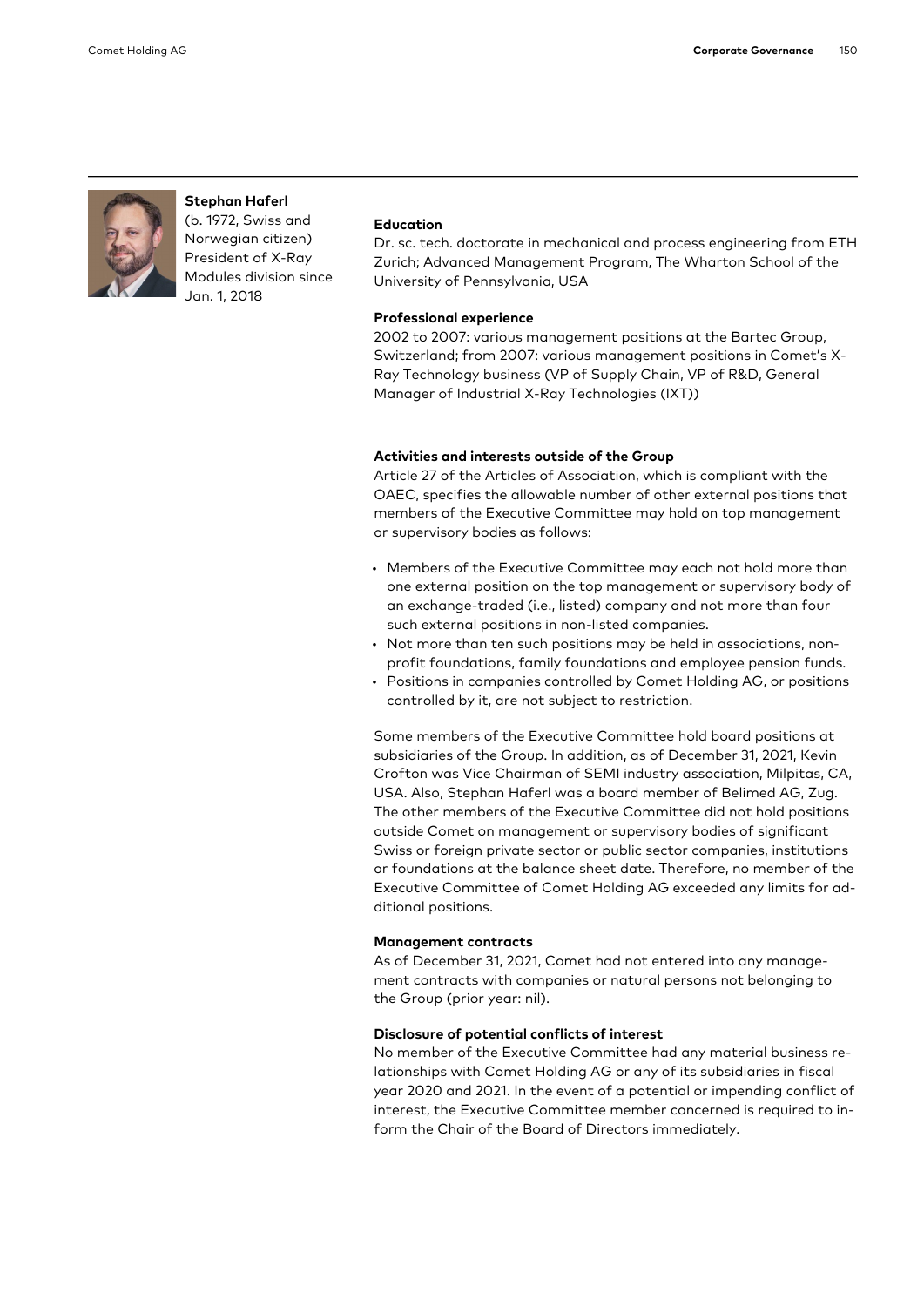| Compensation, shareholdings and<br>loans | Information regarding compensation and loans relating to members of<br>the Board of Directors and the Executive Committee are set out in the<br>compensation report. Information on their shareholdings of Comet<br>stock is disclosed in the separate financial statements of Comet<br>Holding AG in note 6, "Disclosure of shareholdings".                                                                                                                                                                                 |
|------------------------------------------|------------------------------------------------------------------------------------------------------------------------------------------------------------------------------------------------------------------------------------------------------------------------------------------------------------------------------------------------------------------------------------------------------------------------------------------------------------------------------------------------------------------------------|
| Shareholders' participation rights       | Shareholders' participation rights (such as rights with respect to vot-<br>ing), are set down in the Swiss Code of Obligations, and this legal<br>framework is supplemented by provisions in the Articles of Association<br>of the Company. The Articles of Association, which are compliant with<br>the legal requirements under the OAEC, can be found on the<br>Company's website at https://www.comet-group.com/en/investors/<br>downloads.                                                                              |
|                                          | Voting rights restrictions and representation<br>Each share that is registered carries one vote, subject to the provisions<br>on nominee shareholders in article 5 of the Articles of Association. The<br>Board of Directors registers nominees as holding voting shares only up<br>to a maximum of 5% of the share capital recorded in the Swiss com-<br>mercial register of companies. Further information is provided in the<br>section "Capital structure"/"Limitations on transferability and nominee<br>registration". |
|                                          | <b>Proxy voting</b><br>At the Annual Shareholder Meeting, the shareholders elect an indepen-<br>dent proxy. The term of office of the independent proxy is one year,<br>ending at the conclusion of the next Annual Shareholder Meeting. Re-<br>election for consecutive terms is permitted.                                                                                                                                                                                                                                 |
|                                          | A shareholder may be represented at the Annual Shareholder Meeting<br>by the independent proxy, by the shareholder's legal representative or<br>- under a written power of attorney - by another shareholder entitled<br>to vote. Powers of attorney and instructions may be given in writing or,<br>to the independent proxy, may also be given electronically. The Board<br>of Directors ensures that the shareholders have the opportunity to use<br>electronic means to authorize and instruct the independent proxy.    |
|                                          | <b>Calling of the Annual Shareholder Meeting</b><br>The Annual Shareholder Meeting is called by the Board of Directors or,<br>if necessary, by the independent auditors. Notice of the Annual Share-<br>holder Meeting is sent to the shareholders of record by mail at least 20<br>days before the meeting date.                                                                                                                                                                                                            |
|                                          | The notice of the Annual Shareholder Meeting states the day, time and<br>place of the meeting, the agenda items as well as the proposals by the<br>Board of Directors and, if applicable, names the shareholders who re-<br>quested the Shareholder Meeting or the inclusion of a business item on<br>the agenda, and states the nature of the shareholder proposal(s).                                                                                                                                                      |
|                                          | Inclusion of items on the agenda<br>Under the Articles of Association, shareholders representing at least<br>3% of the total share capital outstanding at the time may request                                                                                                                                                                                                                                                                                                                                               |

items of business to be included in the agenda. Shareholders' requests under section 699 para. 3 of the Swiss Code of Obligations to place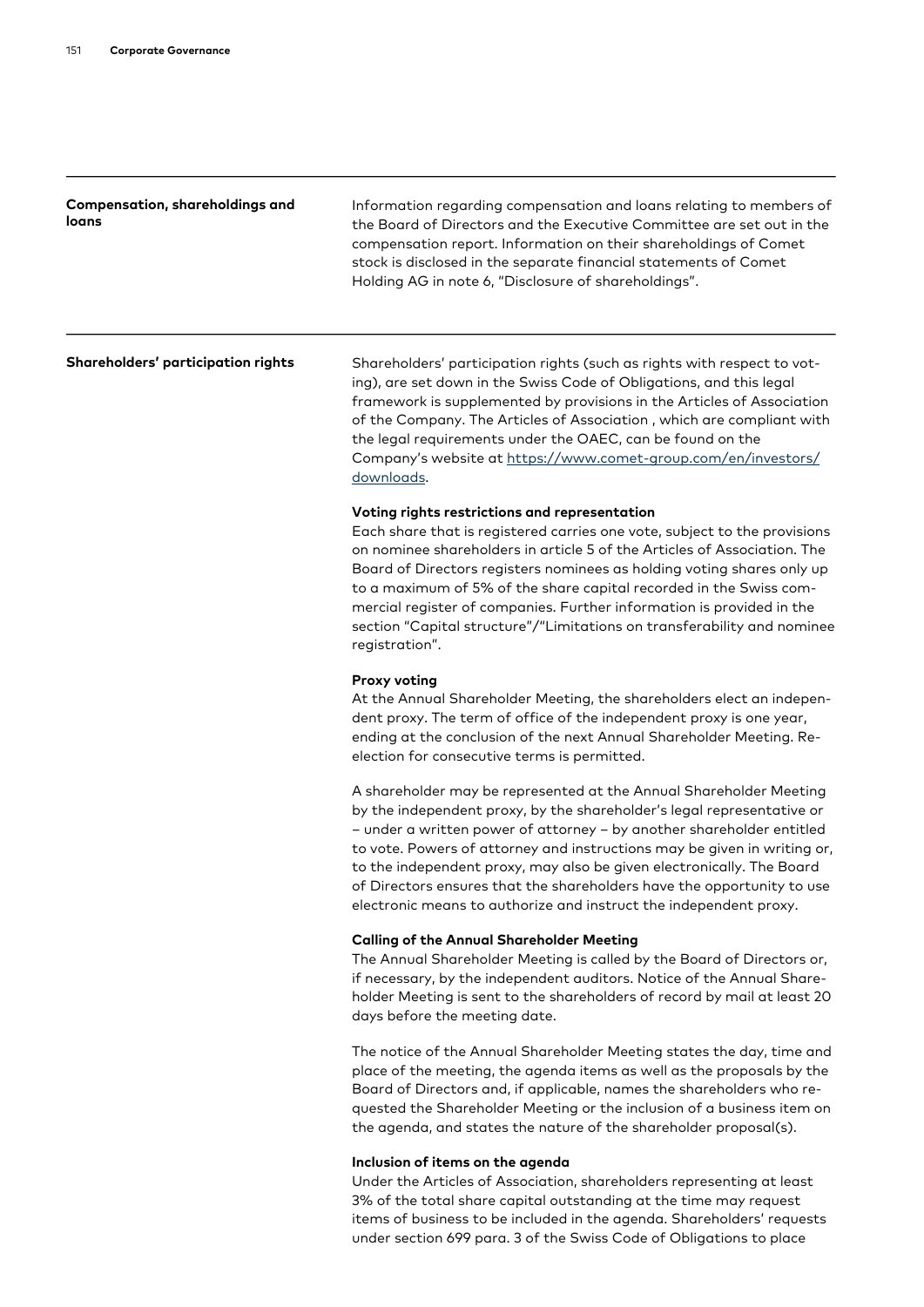business on the Meeting agenda, and the actual shareholder proposal involved, must be submitted to the Board of Directors in writing no later than 35 days before the Shareholder Meeting in question.

#### Entries in the share register

In accordance with article 12 of the Articles of Association, in the notice of the Shareholder Meeting the Board of Directors announces the record date (at which registration in the share register is required for participation in and voting at the meeting) and the details of the written and electronic proxies and instructions.

The share register is closed to new entries from the record date until and including the day of the Shareholder Meeting. No exception to this rule was made in the year under review nor at any previous Shareholder Meeting. Shareholders who sell their stock before the Shareholder Meeting are not entitled to vote the shares sold.

Further information is provided in the section "Capital structure"/"Limitations on transferability and nominee registration".

#### Changes of control and defense measures

#### Requirement to make a public tender offer

Under article 135 of the Financial Market Infrastructure Act (FinMIA), any party whose shareholding reaches 33  $\frac{1}{3}$ % or more of all voting rights must make a public tender offer. The Articles of Association of Comet Holding AG contain neither an opting-up clause nor an optingout clause; this means that they neither raise this percentage threshold, nor waive the requirement of a tender offer.

#### Provisions on changes of control

With respect to members of the Board of Directors and the Executive Committee, there are no contractual obligations of unusually long duration, nor provisions for termination benefits, that would result from a change of control. Under the share-based compensation plan, the Board of Directors may in its discretion decide to early-terminate the holding period for the stock awarded as performance-based compensation. Except as otherwise required by law, in the event of an attempted change of control of Comet Holding AG, the holding period on stock ends when a public tender offer is validly made.

### Auditors Duration of the mandate and term of office of the lead auditor

The independent audit firm is appointed annually by the Annual Shareholder Meeting following a proposal submitted by the Board of Directors. Re-election is permitted.

Ernst & Young AG (EY), Switzerland, have been the independent auditors of Comet Holding AG since 1999. The lead audit partner, Martin Mattes, has been responsible for the engagement since fiscal year 2021. The rotation cycle for the lead audit partner at EY is seven years.

### Audit fees

The compensation of EY for services in connection with auditing the consolidated financial statements and as the independent audit firm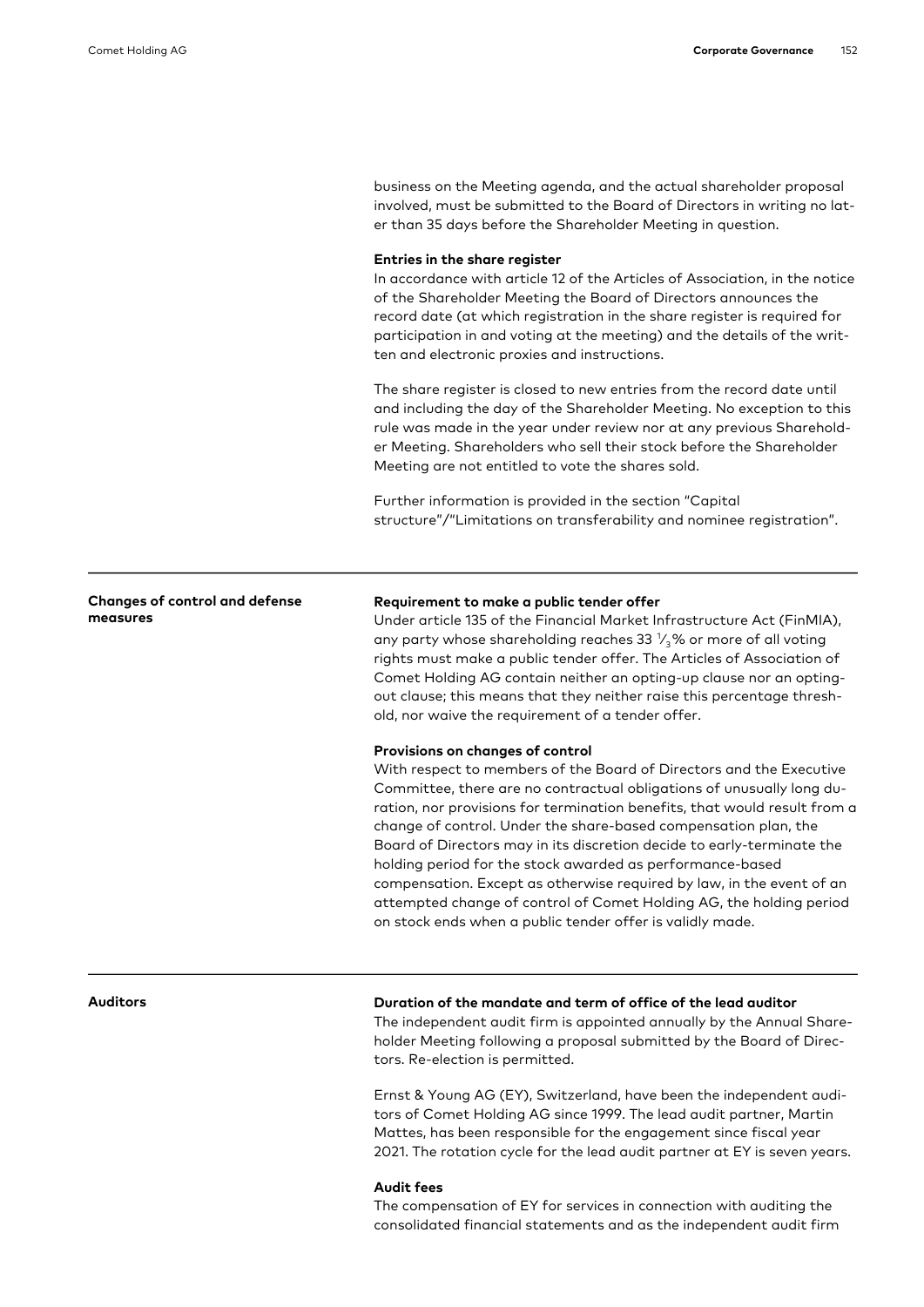for most Group companies amounted to CHF 373 thousand (prior year: CHF 370 thousand).

Including the other audit firms, the total audit fees in the year under review amounted to CHF 437 thousand (prior year: CHF 437 thousand). The audit fees are set annually upon discussion with the Audit Committee and are based on the audit scope at the individual Group companies, any special in-depth audits and the auditing of protection against specifically identified risks.

#### Additional fees

In the fiscal year, EY received the following compensation for consulting services in connection with accounting and tax matters:

| In thousands of CHE               | 2021 | 2020 |
|-----------------------------------|------|------|
| Audit-related consulting services |      | 10   |
| Tax consulting services           | 206  | 254  |
| <b>Total consulting services</b>  | 216  | 264  |

#### Information instruments pertaining to the external audit

The Audit Committee of the Board of Directors annually reviews the performance, compensation and independence of the audit firm. The Committee also examines the scope of the independent audit, reviews action plans developed to resolve any issues identified in the audit and recommends candidate independent auditors to the Board to propose for election by the Annual Shareholder Meeting. The Board has not specified a fixed rotation cycle. In selecting the external auditors, particular importance is attached to independence and documented experience.

After the first six months of the year, the Audit Committee at its meeting discusses the unaudited half-year results with the independent auditors. In addition, the annual financial statements are planned and the auditing costs for the fiscal year are approved. Additional meetings are held as needed.

After the audit of the annual financial statements, the Audit Committee convenes for a meeting at which it discusses the audited annual report for the fiscal year with the independent auditors. The audit firm reports its findings on the basis of a comprehensive report to the Board of Directors and through the reports of the independent auditors to the Annual Shareholder Meeting.

Further information is provided in the section "Board of Directors"/"Audit Committee".